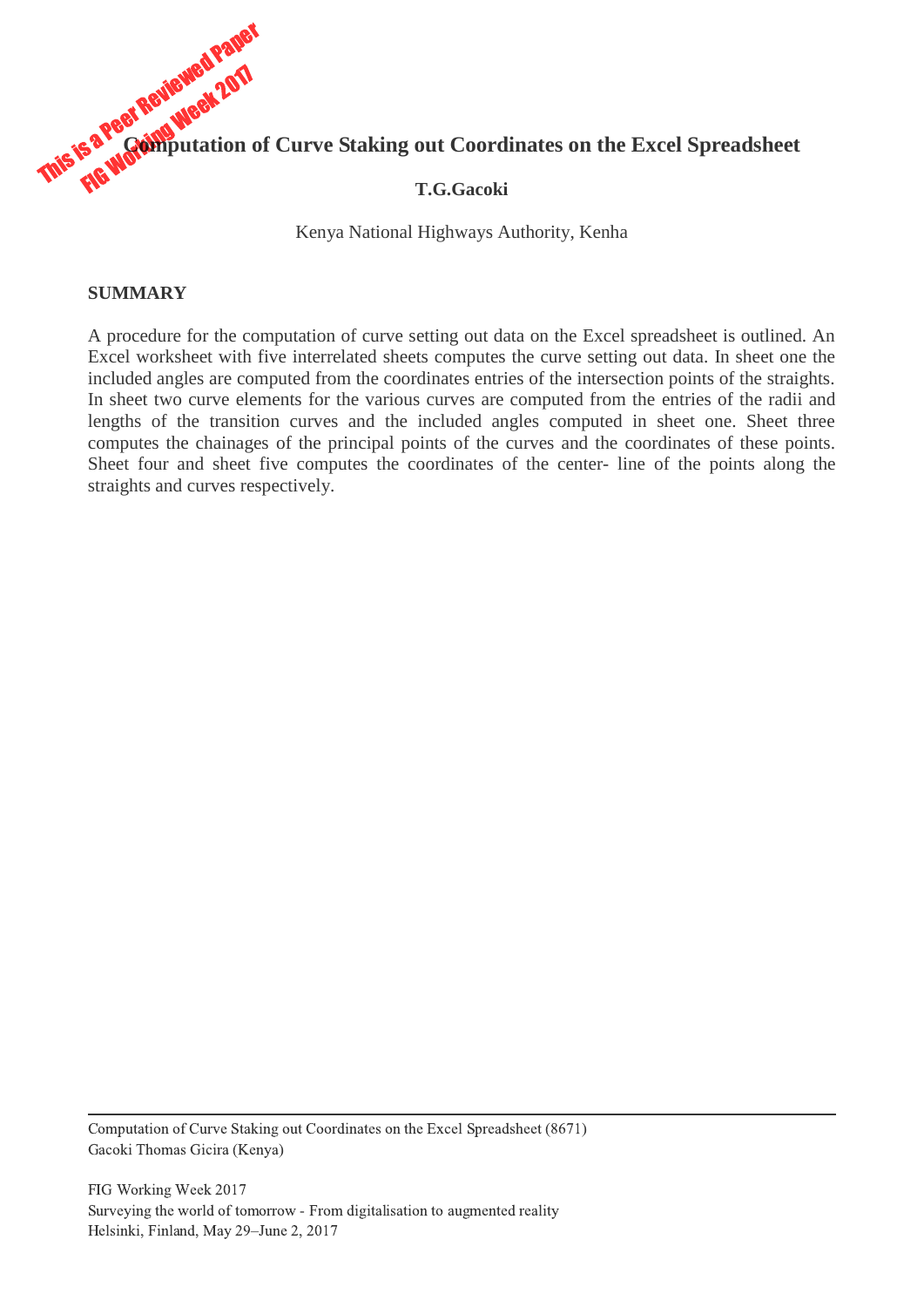# **Computation of Curve Staking out Coordinates on the Excel Spreadsheet**

# **T.G.Gacoki**

### Kenya National Highways Authority, Kenha

# **1. INTRODUCTION**

When working in an engineering environment, the surveyor is called upon time and again to set out engineering works. This is the case in road construction. Curve setting out may be necessary either, during the actual road construction or for determining the extent of road reserve for purposes of land acquisition where necessary. The need may also become apparent for purposes of showing any encroachments on the road reserve. In the latter case, where cadastral information is in cassini coordinates, while the engineering data is in UTM coordinates, conversion between the two systems would be necessary. This conversion was demonstrated in **[1]** on the Excel spreadsheet.

The design engineer provides setting out data, usually being generated via engineering software. The data is accompanied by a design drawing showing the various elements of the design data. However, where the print out of the staking out coordinates for the center line is unavailable and the surveyor has the possession of the design drawing showing the various elements of the curves, staking out data can be conveniently computed by use of the Excel spreadsheet.

Presented here are steps and procedures necessary for the computation of the staking out coordinates of the centerline of the curve data. The steps are simple since no prior knowledge of programming is necessary as the functions used are in-built in the Excel spreadsheet. Furthermore, the computation of curve setting coordinates is repetitive, and can therefore be conveniently carried out on the Excel spreadsheet. Also presented is the computation of running chainages through a road project.

### **2. ELEMENTS OF THE CIRCULAR CURVE**

The horizontal alignment of a road consists of a series of straights and curves. Where two straights meet, they create an intersection point. The designed road consists of sections of straights and curves between straights for the road under design. The curves are defined by the deflection angles (difference in bearing) between straights and the radius of the curve. It therefore follows that the initial requirements for setting out any curve are the location of the straights and their intersection points. The intersection angles are either provided by the design engineer or through direct field measurements. Once the intersection angles are provided together with the radius the curve can be set out.

### **3. ELEMENTS OF THE TRANSITION CURVE**

A transition curve is one in which the curvature varies uniformly with respect to arc, in order to allow a gradual change from one radius to another (a straight being a curve of infinite radius) to

 Computation of Curve Staking out Coordinates on the Excel Spreadsheet (8671) Gacoki Thomas Gicira (Kenya)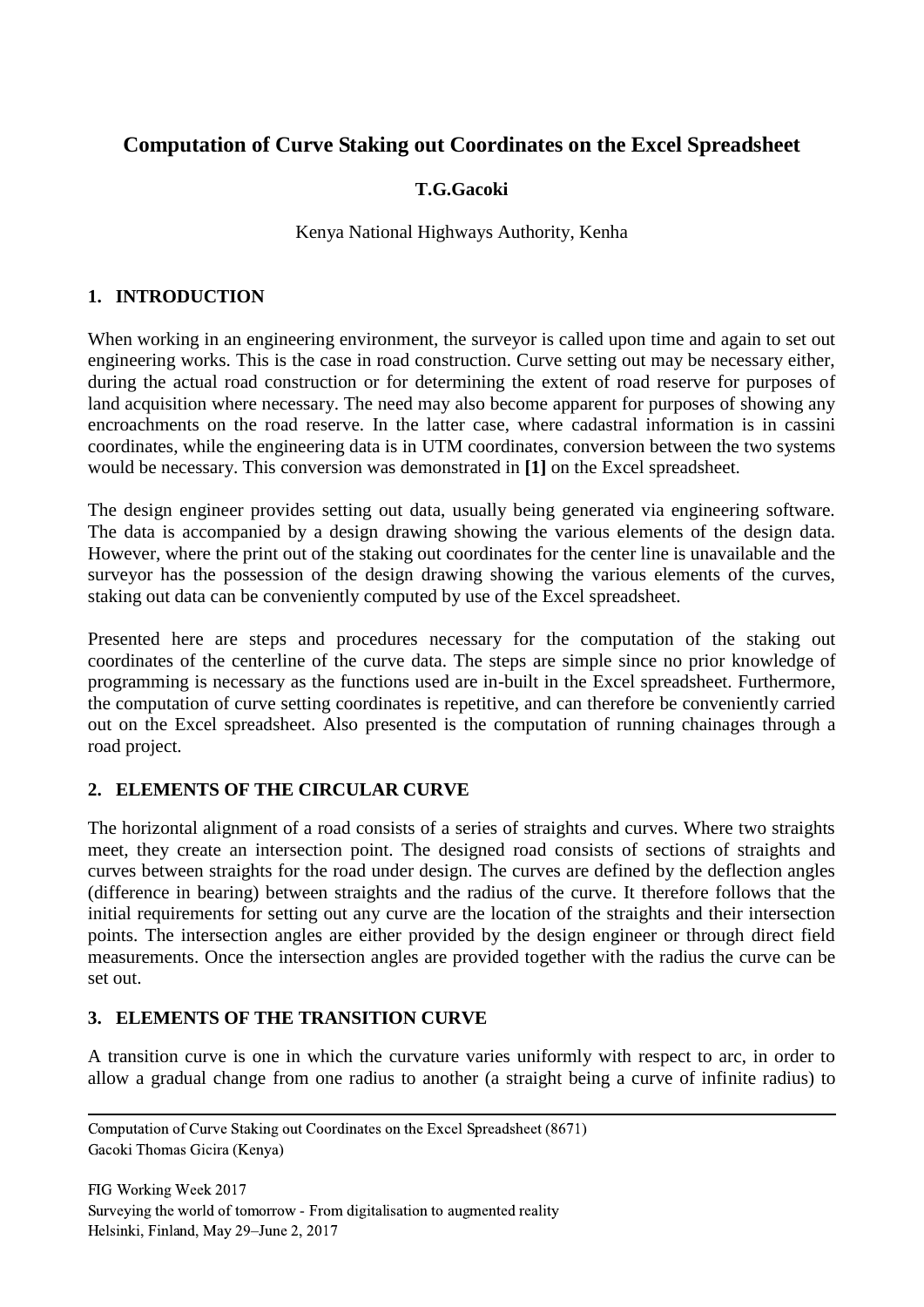permit a gradual change in the super elevation. It must of course have the same radius of curvature at its ends, as the circular curve it links. The transition curve must have a constant rate of change of curvature with respect to arc. The solution presented here assumes a curve with two equal transitions and a circular curve in the middle.

The various elements of the circular and transition curves are shown in appendix 2, with the formulae for the various elements are as shown in **[2]** and the figure 2 is as shown in **[3].**

# **4. THE SOLUTION**

As an example, we start with seven intersection points with known coordinates are used to compute the six included angles formed from the seven intersection points. There after, the various elements (radii, transition curve length) are entered to compute curve parameters like the shifts (for transition curves), tangent lengths, curve lengths etc. Subsequently, the coordinates of the principal points and running chainages are computed.

The solution is illustrated by the use of five different sheets on the same worksheet. The first three sheets compute the various elements including the coordinates of the principal points. Thereafter, the fourth worksheet is used to compute the coordinates of the straights, while the fifth worksheet computes the coordinates of the two spirals and the circular curve.

### *Sheet 1: Computation of intersection angles*

The coordinates of the intersection points are entered in this sheet and are used to calculate the intersection angles for the curves formed by these points. The coordinates of the intersection points (IPs) are entered in cell C6:D13 for 7 intersection points as shown in Table 1. This is used as an example; otherwise the number of points to be entered is not limited. From these entries the distances and the bearings of the straights, followed by the intersection angles are computed in columns E, F and G respectively as follows:

### *Distances*

The distance between the intersection points is computed from the following: -

$$
E7 = ((C7-C6)^{2} + (D7-D6)^{2})^{0.5}
$$

This formulae is then copied to cells E8:E13

### *Bearing*

The bearings between the straights are computed from the following:-

F7:=IF(ATAN2((C7-C6),(D7-D6))<0,(ATAN2((C7-C6),(D7- D6))+2\*PI())\*180/PI(),(ATAN2((C7-C6),(D7-D6))\*180/PI()))

 Computation of Curve Staking out Coordinates on the Excel Spreadsheet (8671) Gacoki Thomas Gicira (Kenya)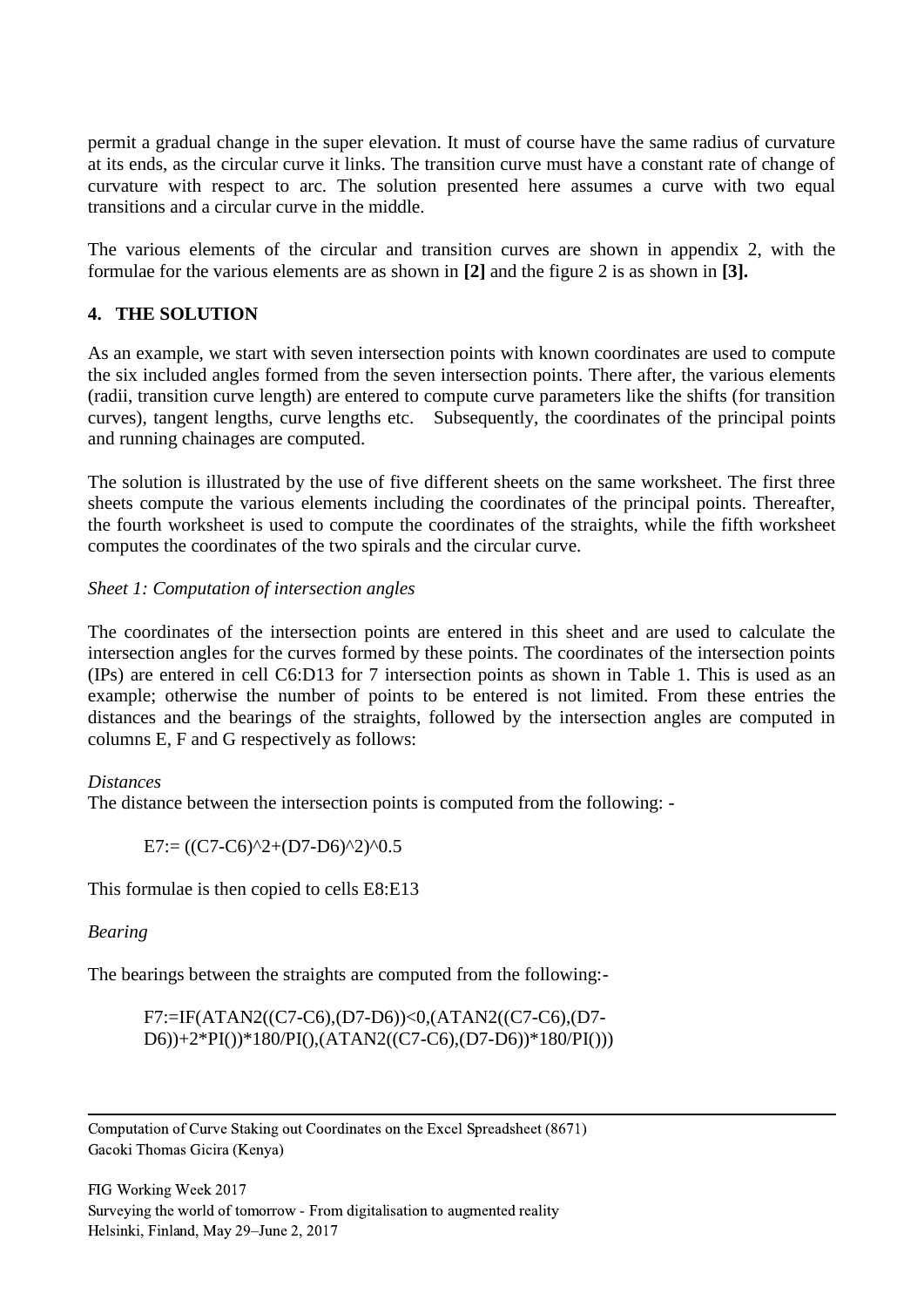|                | A                                                                  | B              | C                | D               | E        | F            | G          | н           |                |          | Κ                  |              |  |  |
|----------------|--------------------------------------------------------------------|----------------|------------------|-----------------|----------|--------------|------------|-------------|----------------|----------|--------------------|--------------|--|--|
|                |                                                                    |                |                  |                 |          |              |            |             |                |          |                    |              |  |  |
| 2              | njoro turnoff to timboroa - calculation of total deflection angles |                |                  |                 |          |              |            |             |                |          |                    |              |  |  |
| 3              |                                                                    |                |                  |                 |          |              |            |             |                |          |                    |              |  |  |
| 4              | <b>UNIT</b><br><b>METRES</b>                                       |                |                  |                 |          |              |            |             |                |          |                    |              |  |  |
|                |                                                                    |                |                  |                 |          |              | delta      |             |                |          | delta              | <b>CURVE</b> |  |  |
|                |                                                                    | curve          |                  |                 |          |              | (total     |             |                |          | (total)            | "R"OR"       |  |  |
|                | intersection                                                       | no.            |                  |                 |          |              | deflection |             |                |          | deflection         | "L"          |  |  |
| 5              | points                                                             |                | <b>NORTHINGS</b> | <b>EASTINGS</b> | dist     | brg          | angle)     | deg min sec |                |          | angle)             |              |  |  |
| 6              | IP <sub>0</sub>                                                    |                | 9968890.58       | 841709.08       |          |              |            |             |                |          |                    |              |  |  |
| $\overline{7}$ | IP1                                                                | -1             | 9968182.71       | 839814.42       | 2022.573 | 249.5135816  | 41.01887   | 41          |                |          | 7.94 41.018872     | R            |  |  |
| 8              | IP2                                                                | $\overline{2}$ | 9968503.43       | 838958.09       | 914.421  | 290.5324531  | 4.03722    | 4           | $\overline{2}$ |          | 13.99 4.0372196    | R            |  |  |
| 9              | IP <sub>3</sub>                                                    | 3              | 9969988.31       | 835710.29       | 3571.145 | 294.5696728  | 25.27551   | 25          |                | 16 31.83 | $-25.27551$        | $\mathbf{L}$ |  |  |
| 10             | IP4                                                                | 4              | 9969980.21       | 835052.89       | 657.449  | 269.29416531 | 40.74782   | 40          |                |          | 44 52.15 40.747819 | R            |  |  |
| 11             | IP <sub>5</sub>                                                    | 5              | 9970420.47       | 834529.00       | 684.315  | 310.0419838  | 15.12237   | 15          |                |          | 7 20.52 15.122366  | $\mathbb{R}$ |  |  |
| 12             | IP <sub>6</sub>                                                    | 6              | 9971521.77       | 833762.56       | 1341.758 | 325.1643499  | 38.24795   | 38          |                | 14 52.62 | -38.24795          | L            |  |  |
| 13             | IP7                                                                |                | 9972883.70       | 829284.54       | 4680.544 | 286.9163989  |            |             |                |          |                    |              |  |  |

*Table 1: Computation of total deflection angles from the intersection points*

| <i><b>Sheet</b></i> |  |
|---------------------|--|
|---------------------|--|

The copy command is used to copy this formula to cells F8:F12. The explanation for the derivation of this formula is shown in appendix 1. In cell G7, the total deflection angles are computed by entering the following formula.

G7: =IF(ABS(F7-F8)>180,360-ABS(F7-F8),ABS(F7-F8))

This is then copied to cells F8:F12. The angles obtained are the total deflection angles irrespective of direction (either right or left); Columns H, I, and J computes the degrees, minutes and seconds of the included angle as follows: -

 $H7: = INT(G7)$ I7:  $=INT((G7-H7)*60)$ J7:  $=(\text{(G7-H7)}*60\text{-}17)*60$ 

The formulae are the copied to cells H8: J12

Lastly, the total deflection angles are computed showing the direction (either left or right). This is accomplished by entering the following formula:-

 $K7:= IF(F8-F7>180,(F8-F7)-360,IF(F8-F7<-180,(F8-F7)+360,F8-F7))$ 

This is then copied to cells K8:K12. A positive angle means the curve formed from the intersection of the two straights is a right hand curve and vice versa.

*Sheet 2: Computation of Curve Elements*

 Computation of Curve Staking out Coordinates on the Excel Spreadsheet (8671) Gacoki Thomas Gicira (Kenya)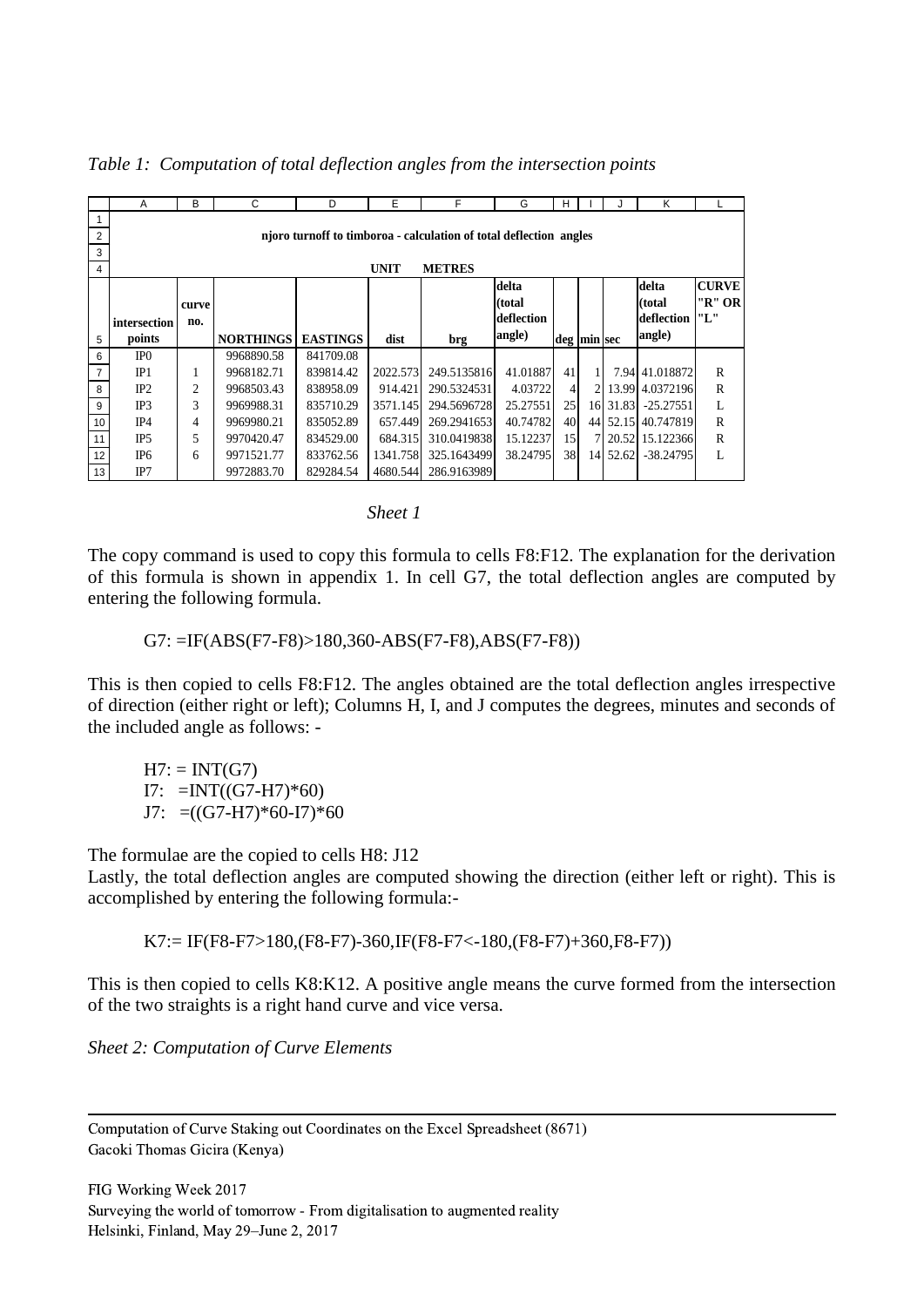The total deflection angles computed in Table1 are used to compute the coordinates of the principal points of the curves. Prior to this however, certain curve elements need to be computed. These are the shifts, transition deflection angles, deflection angles for the circular curve, and cartesian coordinates for the transition curves. Other necessary elements include the total deflection distance between the origin and the end of the transition curve, the tangent distances for the curves, length of the circular curves and the distances of straights between the curves.

For the computations to be possible the radii of the various curves and the lengths of the transition curves must be provided. For the purpose of this paper it will be assumed that the transition curves are identical on both sides of the circular curve. The computation of these elements are illustrated in Table 2

|                          | A                                                                                                                                                                                                                                    | B | C             | D        | E          | F            | G         | H            |                                                       | J            | Κ                  |        | M                                                    |
|--------------------------|--------------------------------------------------------------------------------------------------------------------------------------------------------------------------------------------------------------------------------------|---|---------------|----------|------------|--------------|-----------|--------------|-------------------------------------------------------|--------------|--------------------|--------|------------------------------------------------------|
| $\overline{2}$<br>3<br>4 | njoro turnoff to timboroa - calculation of curve elements<br>unit metres                                                                                                                                                             |   |               |          |            |              |           |              |                                                       |              |                    |        |                                                      |
|                          | total<br>deflection<br>circular<br>deflection<br>Total<br>curve<br>"R"<br>transition<br>angle for<br>distance for<br>tangent<br><b>lcurve</b><br>deflection<br>circular<br>the transition length<br>length<br>curve or<br>"L"<br>no. |   |               |          |            |              |           |              | <b>Distances</b><br>of straights<br>between<br>curves |              |                    |        |                                                      |
|                          |                                                                                                                                                                                                                                      |   |               |          |            |              |           |              |                                                       |              |                    |        |                                                      |
| 5                        |                                                                                                                                                                                                                                      |   | <b>Radius</b> | Lt       | s (shifts) | angle        | curve     | Total X      | Total Y                                               | curve L      |                    | Lc     |                                                      |
| 6<br>$\overline{7}$      |                                                                                                                                                                                                                                      | R | 467.322       | $\Omega$ | $\theta$   | $\mathbf{0}$ | 41.018872 | $\mathbf{0}$ | $\mathbf{0}$                                          | $\mathbf{0}$ | $\Omega$<br>174.81 | 334.56 |                                                      |
| 8                        | $\overline{c}$                                                                                                                                                                                                                       | R | 4973.02       | $\Omega$ | $\Omega$   | $\Omega$     | 4.037220  | $\Omega$     | $\theta$                                              | $\theta$     | 175.28             | 350.41 |                                                      |
| 9                        | 3                                                                                                                                                                                                                                    | L | 870           | 80       | 0.30651    | 2.63428871   | 20.006930 | 79.983       | 1.226                                                 | 79.992       | 235.14             | 303.79 |                                                      |
| 10                       | 4                                                                                                                                                                                                                                    | R | 870           | 80       | 0.30651    | 2.63428871   | 35.479241 | 79.983       | 1.226                                                 | 79.992       | 363.21             | 538.73 |                                                      |
| 11                       | 5                                                                                                                                                                                                                                    | R | 870           | 80       | 0.30651    | 2.63428871   | 9.853789  | 79.983       | 1.226                                                 | 79.992       | 155.52             | 149.62 | 1847.761<br>564.330<br>3160.730<br>59.103<br>165.584 |

#### *Table 2: Computation of curve elements*

#### *Sheet 2*

The formulae necessary for the computation of these elements are shown in appendix 2 and are computed as follows:-

*Shift*  $E7:= D7^2/(24*C7)$ This formula is copied to cells E8:E12

*Transition deflection angle*  $F7:=(D7/(2*C7))*180/PI()$ This formula is copied to cells F8:F12

*Deflection angle for the circular curve*  $G7: = Sheet1!G7-2*F7$ This formula is copied to cells G8:G12

*Cartesian coordinates*  $H7: =D7-(D7^{3}/(40*C7^{2}))$ 

 Computation of Curve Staking out Coordinates on the Excel Spreadsheet (8671) Gacoki Thomas Gicira (Kenya)

FIG Working Week 2017 Surveying the world of tomorrow - From digitalisation to augmented reality Helsinki, Finland, May 29–June 2, 2017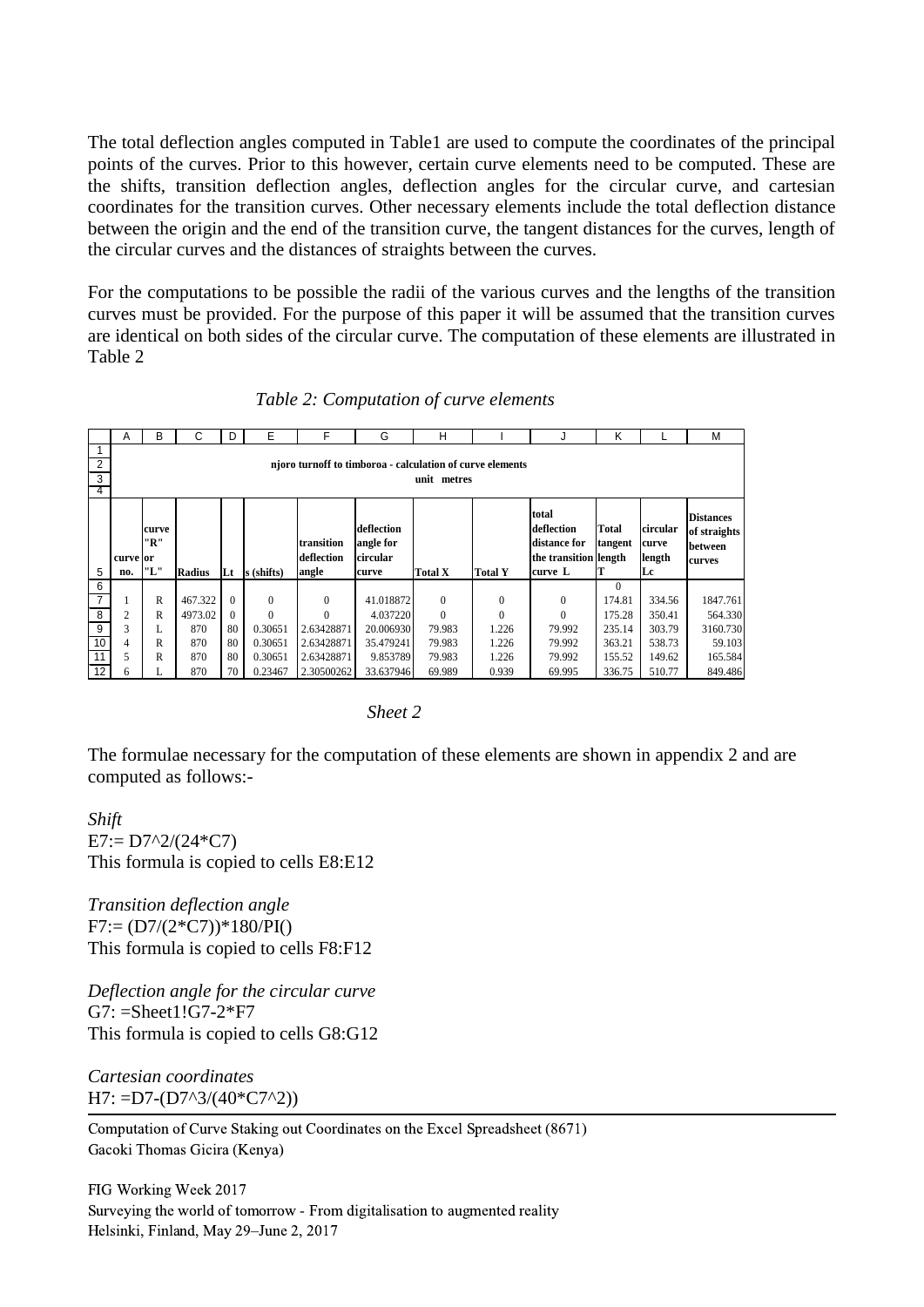I7:  $=(D7^2)/(6^*C7)-(D7^4)/(336^*C7^3)$ This formula is copied to cells H8:H12 and I8:I12 respectively *Total deflection distance for the transition curve*  $J7:= IF(D7=0,"0", D7-(D7^{6}/(90*(D7*C7)^{6}))+(D7^{6}/(22680*(D7*C7)^{6}))$ This formula is copied to cells J8:J12

*Tangent length* K7: =H7-C7\*SIN(F7\*PI()/180)+((C7+E7)\*TAN((Sheet1!G7/2)\*PI()/180)) This formula is copied to cells K8:K12

*Length of circular curve*  $L7: = C7*(Sheet1!G7-2*F7)*PI() / 180)$ This formula is copied to cells M8:M12

*Length of straights between curves*  $M7: = Sheet1!E7-(K6+K7)$ This formula is copied to cells N8:N12

*Sheet 3: Computing coordinates of the principal points of the curves*

The curve elements computed in Table 2 are used to compute the running chainages of the principal points and their coordinates. Eventually, these coordinates of the principal points are used to compute the setting out data for the horizontal alignment. The principal points are as follows:

*Table 3: Computing coordinates and chainages of the principal curve points*

|                                                                                                                                                        | Α                                                                                            | В                  | С                            | D                                                                 | Е              | F                         | G                      | н           |           |                       | Κ          |  | М                                           | N        |
|--------------------------------------------------------------------------------------------------------------------------------------------------------|----------------------------------------------------------------------------------------------|--------------------|------------------------------|-------------------------------------------------------------------|----------------|---------------------------|------------------------|-------------|-----------|-----------------------|------------|--|---------------------------------------------|----------|
| $\overline{2}$                                                                                                                                         | njoro turnoff to timboroa - calculation of chainages and coordinates of the principal points |                    |                              |                                                                   |                |                           |                        |             |           |                       |            |  |                                             |          |
| 3                                                                                                                                                      |                                                                                              |                    |                              |                                                                   |                |                           |                        |             |           |                       |            |  |                                             |          |
|                                                                                                                                                        |                                                                                              |                    |                              |                                                                   |                |                           |                        | unit metres |           |                       |            |  |                                             |          |
| curve<br>chainage<br><b>COORDINATES</b><br>chainage<br>curve<br><b>TS</b><br>"R"<br><b>COORDINATES</b><br>SC/BCC<br>SC/BCC<br>TS<br>no.<br>or "L'<br>5 |                                                                                              | chainage<br>CS/ECC | <b>COORDINATES</b><br>CS/ECC |                                                                   | chainage<br>CT | <b>COORDINATES</b><br>CT. |                        |             |           |                       |            |  |                                             |          |
| 6                                                                                                                                                      |                                                                                              |                    |                              | <b>Northings</b>                                                  | Eastings       |                           | <b>Northings</b>       | Eastings    |           | <b>Northings</b>      | Eastings   |  | Northings                                   | Eastings |
| 8                                                                                                                                                      |                                                                                              |                    | 8657.240                     |                                                                   |                |                           |                        |             |           |                       |            |  | 8657.240 9968890.580 841709.079             |          |
| $\mathsf g$                                                                                                                                            |                                                                                              | R                  | 10505.001                    | 9968243.891 839978.179                                            |                | 10505.001                 | 9968243.891 839978.179 |             | 10839.564 | 9968244.022           | 839650.716 |  | 10839.564 9968244.022 839650.716            |          |
| 10                                                                                                                                                     | $\overline{2}$                                                                               | R                  | 11403.893                    | 9968441.954 839122.236                                            |                | 11403.893                 | 9968441.954 839122.236 |             | 11754.306 | 9968576.312           | 838798.684 |  | 11754.306 9968576.312 838798.684            |          |
|                                                                                                                                                        | 3                                                                                            | L                  | 14915.036                    | 9969890.542 835924.138                                            |                | 14995.036                 | 9969922.684 835850.887 |             | 15298.828 | 9969985.174           | 835555.166 |  | 15378.828 9969985.414 835475.174            |          |
| 12                                                                                                                                                     | 4                                                                                            | R                  | 15437.931                    | 9969984.686 835416.076                                            |                | 15517.931                 | 9969984.927 835336.084 |             | 16056.661 | 9970163.364           | 834836.851 |  | 16136.661 9970213.883 834774.829            |          |
| 13                                                                                                                                                     |                                                                                              | R                  | 16302.244                    | 9970320.411                                                       | 834648.063     | 16382.244                 | 9970372.806 834587.618 |             | 16531.868 | 9970483.166           | 834486.857 |  | 16611.868 9970548.116 834440.163            |          |
| 14                                                                                                                                                     | 6                                                                                            |                    |                              | 17461.353 9971245.368 833954.916 17531.353 9971302.278 833914.166 |                |                           |                        |             |           | 18042.124 9971598.496 |            |  | 833507.062 18112.124 9971619.759 833440.374 |          |

*Sheet 3*

| <b>TS</b> | The tangent to the transition curve (transition curve origin). |
|-----------|----------------------------------------------------------------|
| SC/BCC    | The beginning of the circular curve                            |
| CS/ECC    | The end of the circular curve (circular curve to transition).  |
| CT.       | Transition to tangent                                          |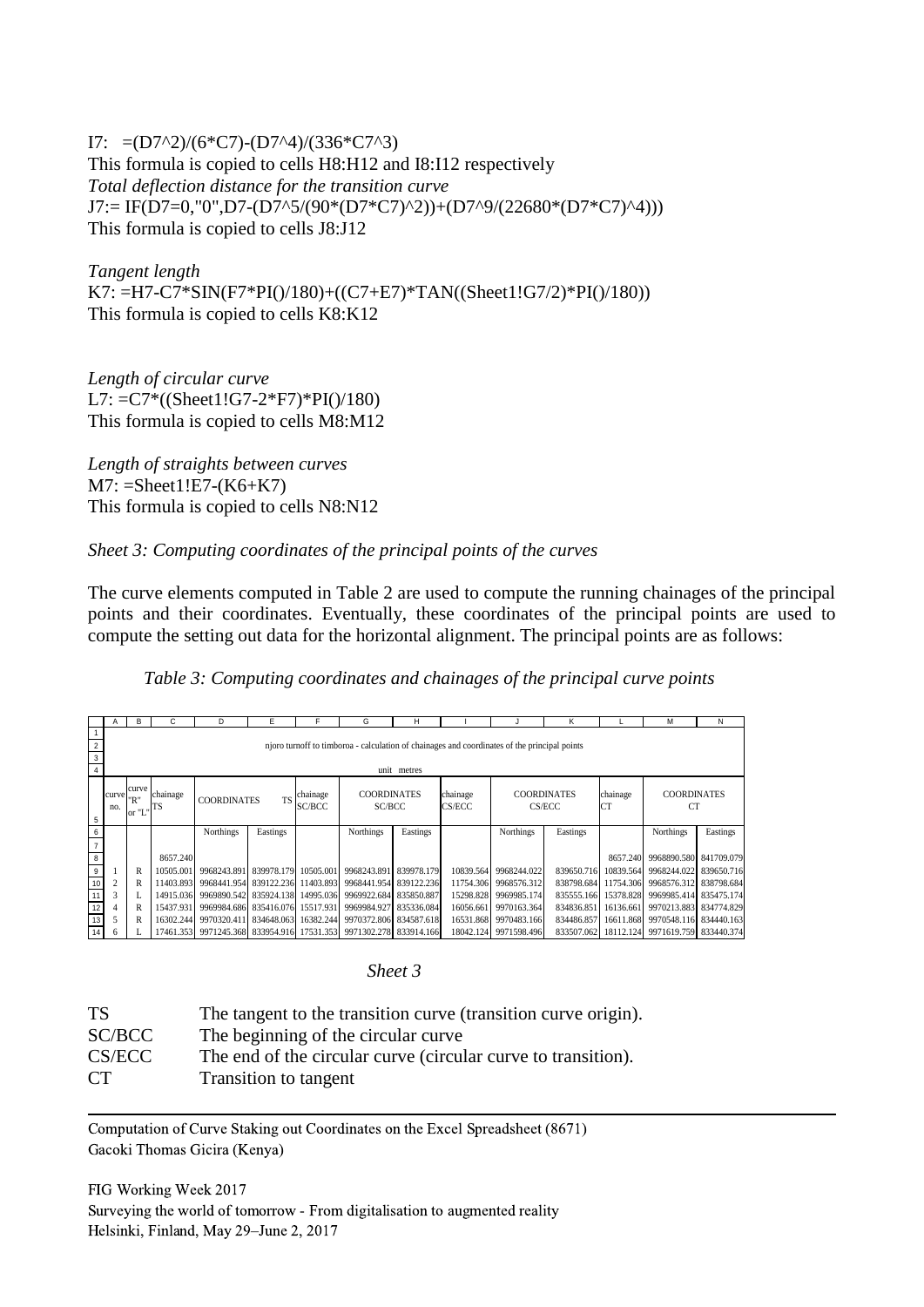The running chainages and the coordinates of these principal points are computed as is illustrated in Table 3. The starting chainage is entered in cell L8 and the corresponding coordinates in cell M8:N8

TS

| Chainage:         | $C9:=L8+Sheet2!M7$                                     |
|-------------------|--------------------------------------------------------|
| <i>Northings:</i> | D9:= Sheet1!C7+Sheet2!K7*COS((Sheet1!F7-180)*PI()/180) |
| <i>Eastings:</i>  | E9:= Sheet1!D7+Sheet2!K7*SIN((Sheet1!F7-180)*PI()/180) |

These formulae are copied to cells C10:E14

SC/BCC

| Chainage:        | $F9:=C8+Sheet2!D7$                                                  |
|------------------|---------------------------------------------------------------------|
| Northings:       | G9:=IF(B9="R",D9+Sheet2!J7*COS((Sheet1!F7+(Sheet2!F7/3))*PI()/180), |
|                  | D9+Sheet2!J7*COS((Sheet1!F7-(Sheet2!F7/3))*PI()/180))               |
| <i>Eastings:</i> |                                                                     |
|                  | H9:=IF(B9="R",E9+Sheet2!J7*SIN((Sheet1!F7+(Sheet2!F7/3))*PI()/180), |
|                  | E9+Sheet2!J7*SIN((Sheet1!F7-(Sheet2!F7/3))*PI()/180))               |

These formulae are copied to cells F10:H14

CS/ECC

| Chainage:  | $I9:=F9+Sheet2!L7$                                                  |  |
|------------|---------------------------------------------------------------------|--|
| Northings: |                                                                     |  |
|            | J9:=IF(B9="R",G9+(Sheet2!C7*2*SIN((Sheet2!G7/2)*PI()/180))*COS((    |  |
|            | Sheet1!F7+Sheet2!F7+Sheet2!G7/2)*PI()/180),G9+(Sheet2!C7*2*SIN((    |  |
|            | Sheet2!G7/2)*PI()/180))*COS((Sheet1!F7-Sheet2!F7- Sheet2!G7/2)      |  |
|            | $*PI()$ /180)) $*COS((Sheet1!F7-Sheet2!F7-Sheet2!G7/2)*PI()$ /180)) |  |
| Eastings:  |                                                                     |  |
|            | K9:=IF(B9="R",H9+(Sheet2!C7*2*SIN((Sheet2!G7/2)*PI()/180))*SIN((    |  |
|            | Sheet1!F7+Sheet2!F7+Sheet2!G7/2)*PI()/180), H9+(Sheet2!C7*2*SIN((   |  |

Sheet2!G7/2)\*PI()/180))\*SIN((Sheet1!F7-Sheet2!F7- Sheet2!G7/2)\*PI()/180))

These formulae are copied to cells I10:K14

**CT** 

| Chainage:         | L9: $=L8+Sheet2!M7+2*Sheet2!D7+Sheet2!L7$           |
|-------------------|-----------------------------------------------------|
| <i>Northings:</i> | $M9:=Sheet1!C7+Sheet2!K7*COS(Sheet1!F8*PI() /180)$  |
| <i>Eastings:</i>  | $N9$ := Sheet1!D7+Sheet2!K7*SIN(Sheet1!F8*PI()/180) |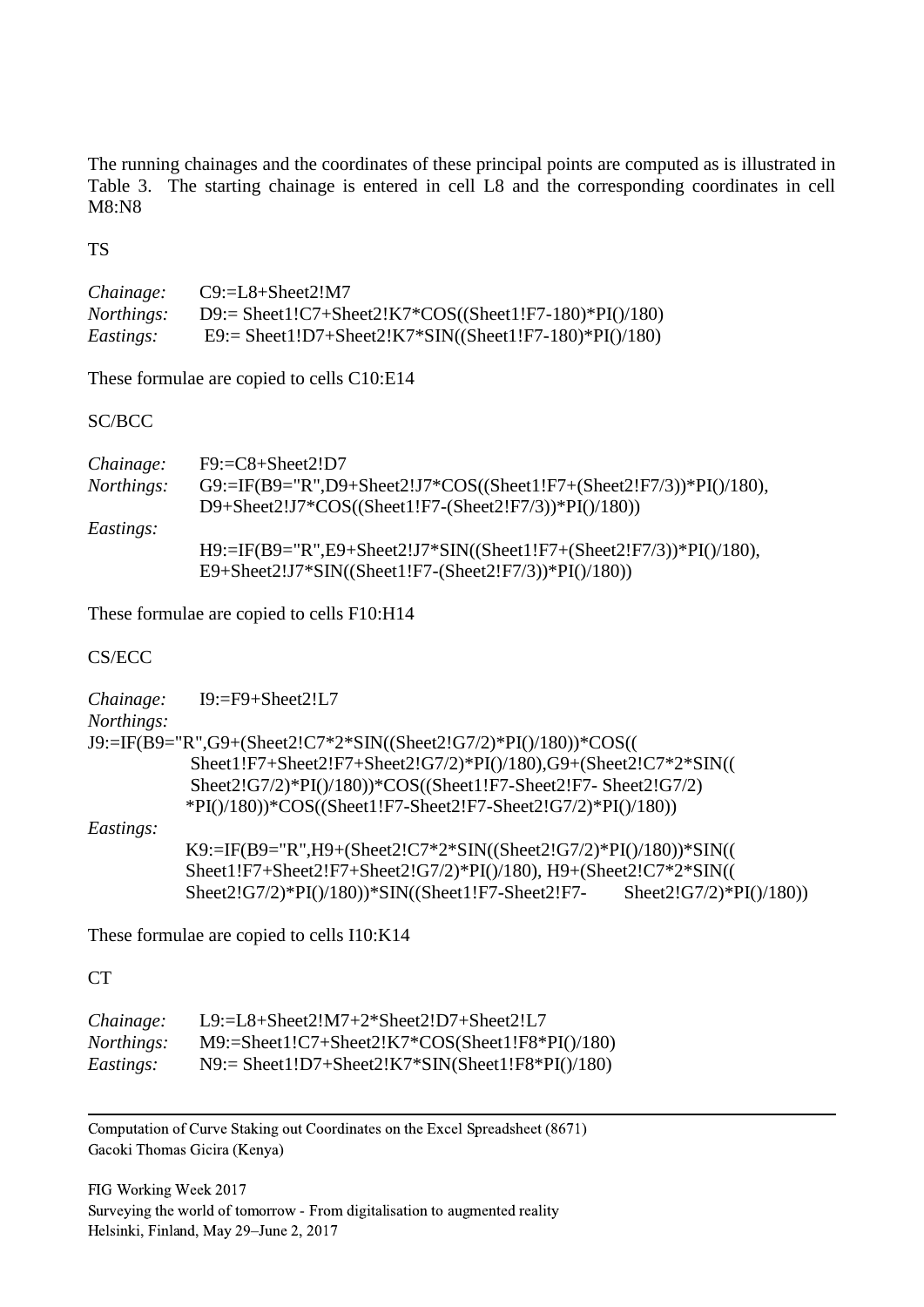These formulae sre copied to cells L10:N14 *Sheet 4: Computation of center-line coordinates for the straights*

This is a straightforward computation as only the bearing of the straight is used to compute the coordinates of the preceding chainages. However, the starting chainage, bearing and coordinates for the particular straight are copied from sheet 1 and 3.table 4. As an example we will compute the coordinates of the centerline of the straights between curves 4 and 5

The starting chainage for the particular straight in this case given by: -

B6:=Sheet3!L12

The subsequent chainages are obtained by inserting the following formula:-

```
B7:= IF(B6+((INT(B6/20))+1-(B6/20))*20<$B$6+Sheet2!$M$11,B6+((INT(B6/20))+1-
(B6/20))*20,IF(B6=$B$6+Sheet2!$M$11,"",IF(B6+((INT(B6/20))+1-
(B6/20))*20>$B$6+Sheet2!$M$11,$B$6+Sheet2!$M$11,"")))
```
This formula returns a null value "" or *#value* when the length of straight is exceeded, acting as a check.

The bearing for the particular straight is inserted from sheet 1as follows: -

G6=Sheet1!\$F\$11

Since this bearing is constant it is simply copied to the other cells i.e G7:G15. The coordinates of the starting chainage are copied from sheet 3 as follows:-

| Northings: | $I6 = Sheet3!M12$ |
|------------|-------------------|
| Eastings:  | $J6 = Sheet3!N12$ |

Finally, the coordinates of the chainages of the straights are computed as follows:-

| <i>Northings:</i> | $I7:= I6 + C7*COS(G7*PI() / 180)$  |
|-------------------|------------------------------------|
| <i>Eastings</i> : | $J7:= J6 + C7* SIN(G7*PI() / 180)$ |

These formulae are then copied to cells I7:J15.

*Table 4: Computation of center-line coordinates for the straights*

 Computation of Curve Staking out Coordinates on the Excel Spreadsheet (8671) Gacoki Thomas Gicira (Kenya)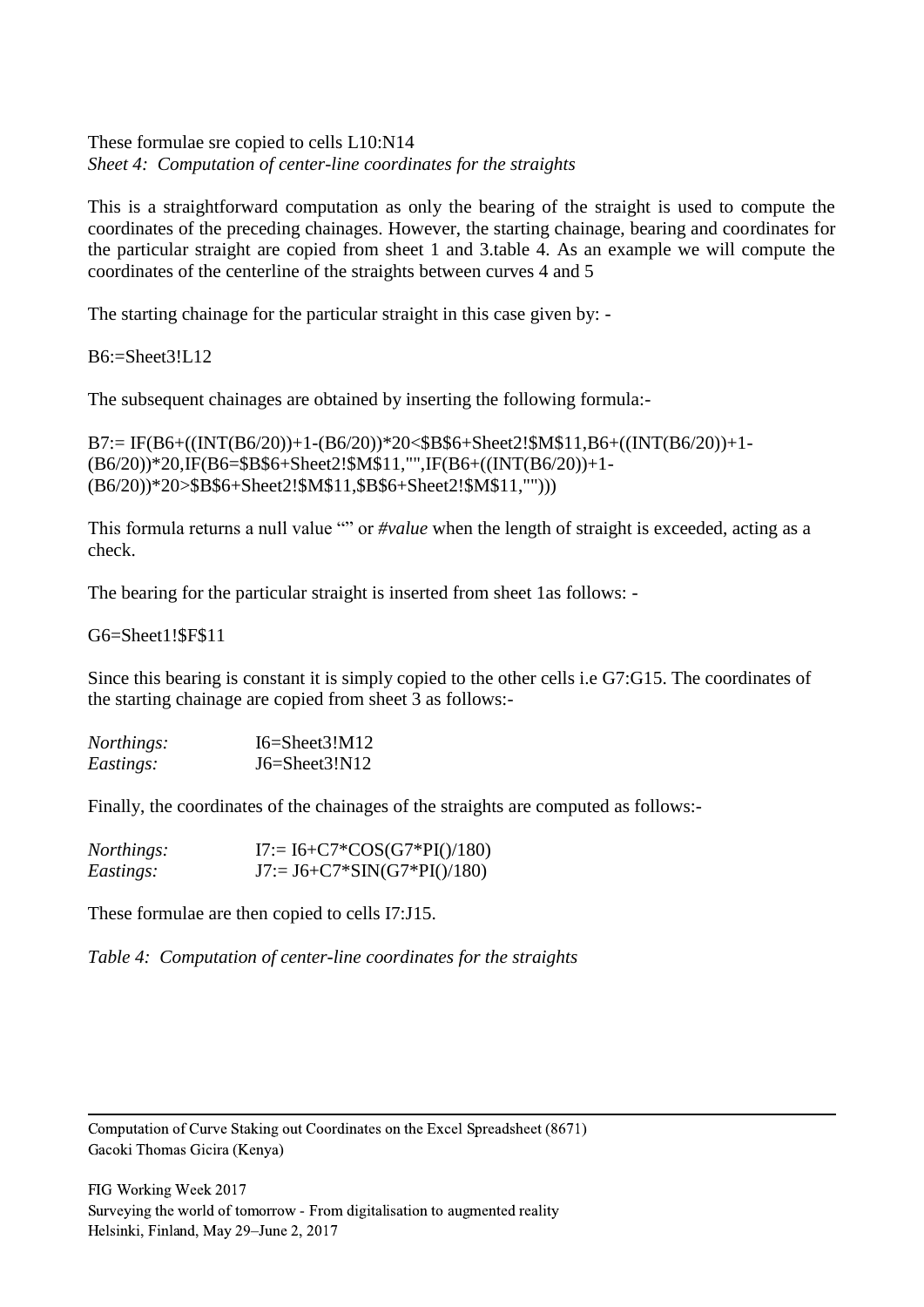|                 | A                                                                                   | B         | C         | D | Е          | F        | G              | н                       |                  | J               |  |  |  |
|-----------------|-------------------------------------------------------------------------------------|-----------|-----------|---|------------|----------|----------------|-------------------------|------------------|-----------------|--|--|--|
|                 |                                                                                     |           |           |   |            |          |                |                         |                  |                 |  |  |  |
| 2<br>3          | njoro turnoff to timboroa- computation of centre-line coordinates for the straights |           |           |   |            |          |                |                         |                  |                 |  |  |  |
|                 |                                                                                     |           |           |   |            |          |                |                         |                  |                 |  |  |  |
| 4               |                                                                                     | chainage  |           |   | deflection | distance | deflection brg | tangential.<br>Brg      | <b>Northings</b> | <b>Eastings</b> |  |  |  |
| 5               |                                                                                     |           |           |   |            |          |                |                         |                  |                 |  |  |  |
| 6               | CT4                                                                                 | 16136.661 | 0         |   |            |          |                | 310.0419838 310.0419838 | 9970213.883      | 834774.829      |  |  |  |
| $\overline{7}$  |                                                                                     | 16140     | 3.3393849 |   |            |          |                | 310.0419838 310.0419838 | 9970216.031      | 834772.272      |  |  |  |
| 8               |                                                                                     | 16160     | 20        |   |            |          |                | 310.0419838 310.0419838 | 9970228.898      | 834756.961      |  |  |  |
| 9               |                                                                                     | 16180     | 20        |   |            |          |                | 310.0419838 310.0419838 | 9970241.765      | 834741.650      |  |  |  |
| 10 <sup>1</sup> |                                                                                     | 16200     | 20        |   |            |          |                | 310.0419838 310.0419838 | 9970254.632      | 834726.338      |  |  |  |
| 11              |                                                                                     | 16220     | 20        |   |            |          |                | 310.0419838 310.0419838 | 9970267.499      | 834711.027      |  |  |  |
| $\overline{12}$ |                                                                                     | 16240     | 20        |   |            |          |                | 310.0419838 310.0419838 | 9970280.366      | 834695.715      |  |  |  |
| 13              |                                                                                     | 16260     | 20        |   |            |          |                | 310.0419838 310.0419838 | 9970293.233      | 834680.404      |  |  |  |
| 14              |                                                                                     | 16280     | 20        |   |            |          |                | 310.0419838 310.0419838 | 9970306.100      | 834665.092      |  |  |  |
| 15              |                                                                                     | 16300     | 20        |   |            |          |                | 310.0419838 310.0419838 | 9970318.967      | 834649.781      |  |  |  |
| 16              | TS5                                                                                 | 16302.244 | 2.2442698 |   |            |          |                | 310.0419838 310.0419838 | 9970320.411      | 834648.063      |  |  |  |
| 17              |                                                                                     |           | #VALUE!   |   |            |          |                |                         | #VALUE!          | #VALUE!         |  |  |  |
| 18              |                                                                                     | #VALUE!   | #VALUE!   |   |            |          |                |                         | #VALUE!          | #VALUE!         |  |  |  |

*Straight 5: Straight between curves 4 and 5*

*Sheet 5: Computation of chainages and staking out coordinates for the first transition curve*

The computation of the staking out coordinates of the first transition curve starts from the last chainage of the preceding straight. The computation is illustrated in table 5 and is computed as follows:-

| Table 5: Computation of center-line coordinates for the first transition curve |  |  |  |  |
|--------------------------------------------------------------------------------|--|--|--|--|
|                                                                                |  |  |  |  |

|                | A              | В          | С            | D            | E          | F             | G                                                                                                | н                         |             |                 |
|----------------|----------------|------------|--------------|--------------|------------|---------------|--------------------------------------------------------------------------------------------------|---------------------------|-------------|-----------------|
|                |                |            |              |              |            |               |                                                                                                  |                           |             |                 |
| $\overline{2}$ |                |            |              |              |            |               | njoro turnoff to timboroa- computation of centre-line coordinates for the first transition curve |                           |             |                 |
| 3              |                |            |              |              |            |               |                                                                                                  |                           |             |                 |
|                |                |            |              |              | deflection |               |                                                                                                  |                           |             |                 |
|                |                |            |              |              | angle from | distance from | deflection brg                                                                                   |                           |             |                 |
| 4              |                | chainage   |              |              | TS5        | TS5           | from TS5                                                                                         | tangential. Brg Northings |             | <b>Eastings</b> |
| 5              |                |            |              |              |            |               |                                                                                                  |                           |             |                 |
| 6              |                |            |              |              | 69600      |               |                                                                                                  |                           |             |                 |
| $\overline{7}$ | TS5            | 16302.2443 | $\mathbf{0}$ | $\mathbf{0}$ | 0          | 0             | 310.04198377                                                                                     | 310.04198377              | 9970320.411 | 834648.063      |
| 8              |                | 16320.000  | 17.756       | 17.756       | 0.04325529 | 17.756        | 310.085239061                                                                                    | 310.17174964              | 9970331.844 | 834634.478      |
| 9              |                | 16340.000  | 20           | 37.756       | 0.19558138 | 37.756        | 310.237565154                                                                                    | 310.62872843              | 9970344.799 | 834619.241      |
| 10             |                | 16360.000  | 20           | 57.756       | 0.45766762 | 57.754        | 310.499651396                                                                                    | 311.41499332              | 9970357.919 | 834604.146      |
| 11             |                | 16380.000  | 20           | 77.756       | 0.82950692 | 77.749        | 310.871490695                                                                                    | 312.53054429              | 9970371.287 | 834589.270      |
| 12             | <b>SC/BCC5</b> | 16382.244  | 2.244        | 80           | 0.87808052 | 79.992        | 310.920064295                                                                                    | 312.67627249              | 9970372.806 | 834587.618      |
| 13             |                |            | #VALUE!      | #VALUE!      | #VALUE!    | #VALUE!       | #VALUE!                                                                                          | #VALUE!                   | #VALUE!     | #VALUE!         |
| 14             |                | #VALUE!    | #VALUE!      | #VALUE!      | #VALUE!    | #VALUE!       | #VALUE!                                                                                          | #VALUE!                   | #VALUE!     | #VALUE!         |

#### *Curve 5: first transition curve*

The northings (N) and easting (E) of the TS point are known (having already been computed in Table 3). In addition from the equations in appendix 2, various points on the transition curve can be computed. Using these points we could extract (N,E) values of various chainages of the spiral. The Northings and Eastings values are computed at 20m intervals along the spiral as shown in Table 5.

 Computation of Curve Staking out Coordinates on the Excel Spreadsheet (8671) Gacoki Thomas Gicira (Kenya)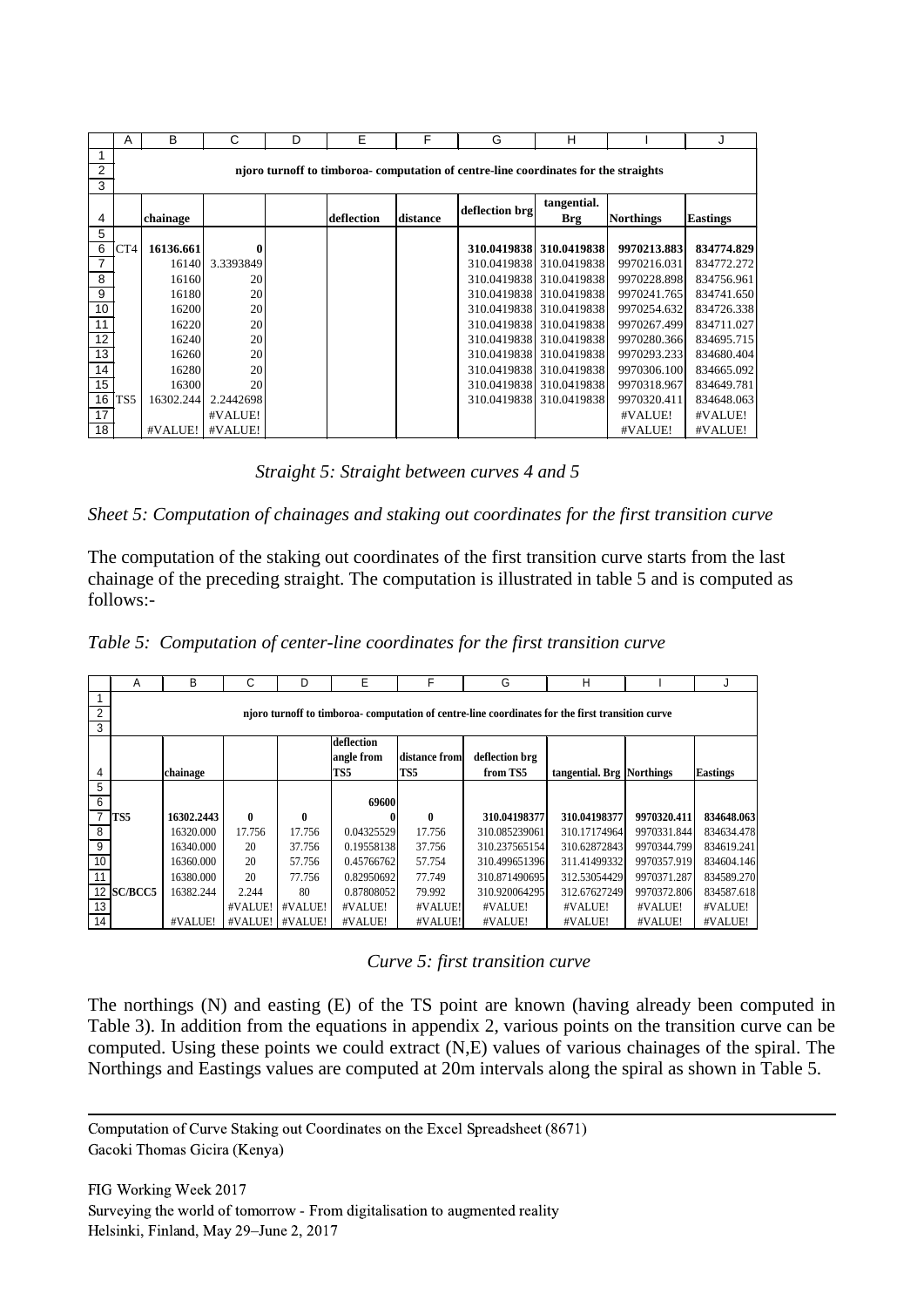The starting chainage for the TS in this case, TS5 given by:-

B7:=Sheet3!C13

The subsequent chainages are obtained by inserting the formula:

B8:= IF(B7+((INT(B6/20))+1-(B7/20))\*20<\$B\$7+Sheet2!\$D\$11,B7+((INT(B7/20))+1- (B7/20))\*20,IF(B7=\$B\$7+Sheet2!\$D\$11,"",IF(B7+((INT(B7/20))+1- (B7/20))\*20>\$B\$7+Sheet2!\$D\$11,\$B\$7+Sheet2!\$D\$11,"")))

The formula returns a null value " " or *#value* when the length of the transition curve is exceeded acting as a check.

The deflection angle i.e. the angle subtended at TS5 by the extended tangent and the chord connecting TS and any arbitrary point on the spiral (positive if angle is right hand and negative if left hand) is computed from the following:-

E7:=((D7^2/(6\*\$E\$6))-((0.0762\*(D7^2/(6\*\$E\$6))^3)+(0.0166\*(D7^2/(6\*\$E\$6))^5)))\*180/PI()

The length of the spiral chord from TS5 to any given point on the spiral is computed from:-  $F7:= IF(D7=0,"0", D7-(D7^{6}/90*(SE$6)^{6})+(D7^{6}/22680*(SE$6)^{4}))$ 

The deflection bearing is given by

| Bearing from preceding straight: | $G7:=Sheet1!F11$                                            |
|----------------------------------|-------------------------------------------------------------|
| Deflection bearing:              | $G8 := IF(Sheet1! \$L\$11 = "R", \$G\$7 + E8, \$G\$7 - E8)$ |

The tangential bearing is given by

| <b>Bearing from preceding straight:</b> | $H7:=Sheet1!F11$                      |
|-----------------------------------------|---------------------------------------|
| <i>Tangential bearing:</i>              | $H8 = IF(Sheet1! $L$ 11 = "R",$       |
|                                         | $$H$7+((D8^2/2^*E$6))*180/PI(),$H$7-$ |
|                                         | $((D8^22/(2^*SE\$6))^*180/PI())$      |

The coordinates of TS5 are copied from sheet 3 as follows:-

| <i>Northings:</i> | $I7:=Sheet1!D13$  |
|-------------------|-------------------|
| Eastings:         | $J7:=$ Sheet1!E13 |

Finally the coordinates of a point on the spiral are given by

| <i>Northings:</i> | $I8:= $I$7+(F8*COS(G8*PI() / 180))$ |
|-------------------|-------------------------------------|
| <i>Eastings:</i>  | $J8:=\$J\$7+(F8*SIN(G8*PI))/180)$   |

 Computation of Curve Staking out Coordinates on the Excel Spreadsheet (8671) Gacoki Thomas Gicira (Kenya)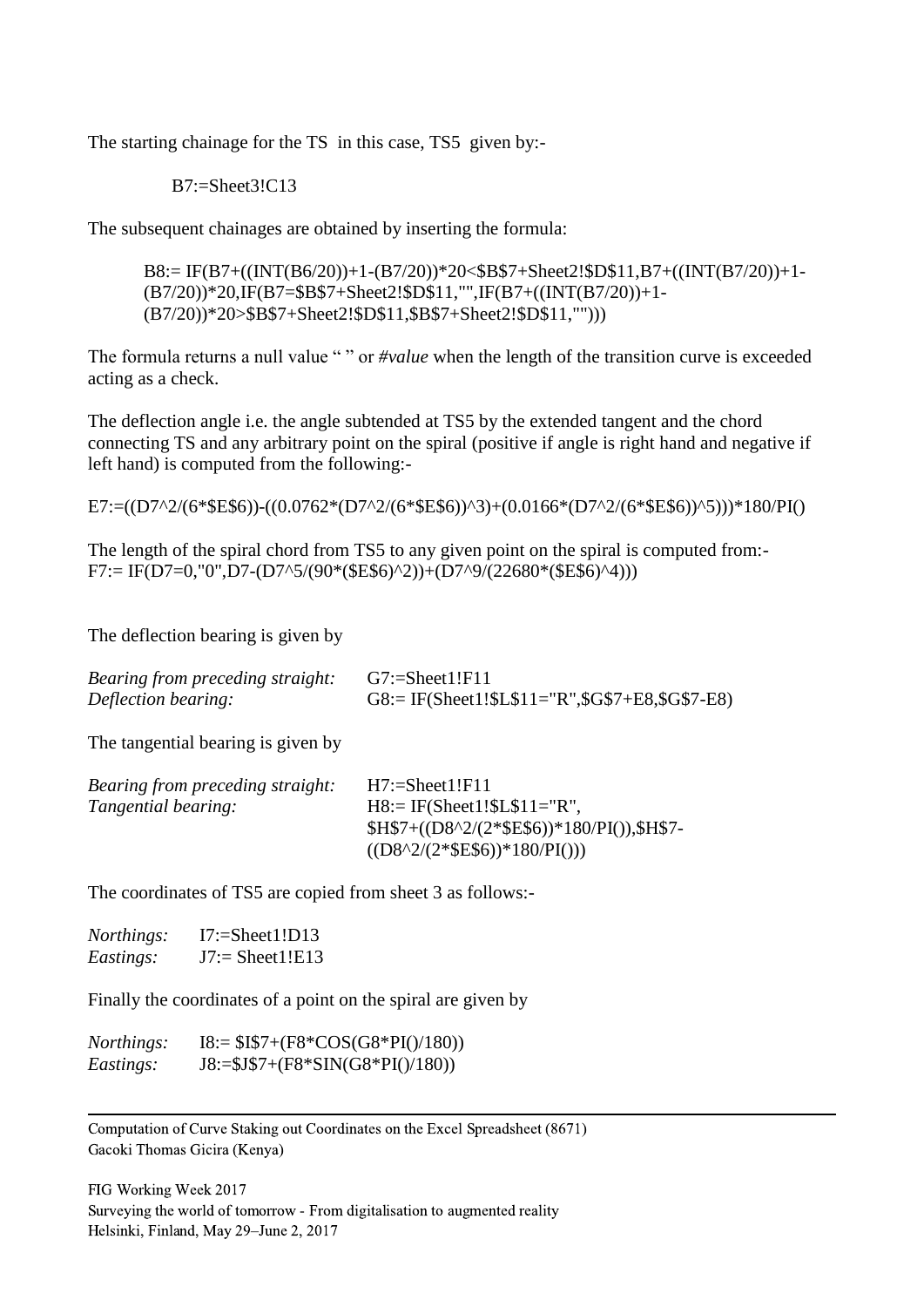*Sheet 5: Computation of chainages and staking out coordinates for the circular curve*

|                |                                                                                            | М         | N      | O                       | P                   | Q        | R            | S                                        |             | U               |
|----------------|--------------------------------------------------------------------------------------------|-----------|--------|-------------------------|---------------------|----------|--------------|------------------------------------------|-------------|-----------------|
|                |                                                                                            |           |        |                         |                     |          |              |                                          |             |                 |
| $\overline{2}$ | njoro turnoff to timboroa- computation of centre-line coordinates for the curve - circular |           |        |                         |                     |          |              |                                          |             |                 |
| 3              |                                                                                            |           |        |                         |                     |          |              |                                          |             |                 |
|                |                                                                                            | chainage  |        |                         | deflection          | distance |              | deflection brg tangential. Brg Northings |             | <b>Eastings</b> |
|                |                                                                                            |           |        |                         | angle from from SC5 |          | from SC5     |                                          |             |                 |
| 4              |                                                                                            |           |        |                         | SC <sub>5</sub>     |          |              |                                          |             |                 |
| 5              |                                                                                            |           |        |                         |                     |          |              |                                          |             |                 |
| 6              |                                                                                            |           |        |                         | 870                 |          |              |                                          |             |                 |
|                | <b>SC/BCC5</b>                                                                             | 16382.244 | 0      |                         | 0.000000            | 0.000    | 312.67627249 | 312.67627249                             | 9970372.806 | 834587.618      |
| 8              |                                                                                            | 16400.000 | 17.756 | 17.756                  | 0.584671            | 17.755   | 313.26094398 | 313.84561548                             | 9970384.975 | 834574.688      |
| 9              |                                                                                            | 16420.000 | 20,000 | 37.756                  | 1.243244            | 37.753   | 313.91951616 | 315.16275984                             | 9970398.994 | 834560.424      |
| 10             |                                                                                            | 16440.000 | 20,000 | 57.756                  | 1.901816            | 57.745   | 314.57808834 | 316.47990419                             | 9970413.337 | 834546.487      |
| 11             |                                                                                            | 16460.000 | 20.000 | 77.756                  | 2.560388            | 77.730   | 315.23666052 | 317.79704855                             | 9970427.996 | 834532.883      |
| 12             |                                                                                            | 16480.000 | 20.000 | 97.756                  | 3.218960            | 97.704   | 315.89523270 | 319.11419291                             | 9970442.965 | 834519.619      |
| 13             |                                                                                            | 16500.000 | 20.000 | 117.756                 | 3.877532            | 117.666  | 316.55380488 | 320.43133726                             | 9970458.234 | 834506.703      |
| 14             |                                                                                            | 16520.000 | 20.000 | 137.756                 | 4.536105            | 137.612  | 317.21237705 | 321.74848162                             | 9970473.797 | 834494.141      |
| 15             | <b>CS/ECC5</b>                                                                             | 16531.868 | 11.868 | 149.624                 | 4.926894            | 149.439  | 317.60316682 | 322.53006114                             | 9970483.166 | 834486.857      |
| 16             |                                                                                            |           |        | #VALUE! #VALUE!         | #VALUE!             | #VALUE!  | #VALUE!      | #VALUE!                                  | #VALUE!     | #VALUE!         |
| 17             |                                                                                            |           |        | #VALUE! #VALUE! #VALUE! | #VALUE!             | #VALUE!  | #VALUE!      | #VALUE!                                  | #VALUE!     | #VALUE!         |

*Table 6: Computation of center-line coordinates for the circular curve*

The starting chainage for the particular circular curve in this case given by:- M7:=Sheet3!F13

The subsequent chainages are obtained by inserting the formula:

M8:= IF(M7+((INT(M7/20))+1-(M7/20))\*20<\$M\$7+Sheet2!\$L\$11,M7+((INT(M7/20))+1- (M7/20))\*20,IF(M7=\$M\$7+Sheet2!\$L\$11,"",IF(M7+((INT(M7/20))+1- (M7/20))\*20>\$M\$7+Sheet2!\$L\$11,\$M\$7+Sheet2!\$L\$11,"")))

The formula returns a null value "" or *#value* when the length of the circular curve is exceeded acting as a check.

The deflection angle from the beginning of the circular curve (SC/BCC5)

P7:= ((O7/\$P\$6)\*180/PI())/2

The distance from the beginning of the circular curve to a point on the circular curve

Q7:= 2\*\$P\$6\*SIN(P7\*PI()/180)

The deflection bearing is given

```
Start bearing: R7:= IF(Sheet2!B11="R",Sheet1!F11+Sheet2!F11,Sheet1!F11-Sheet2!F11)
```
*Curve 5: Circular Curve*

 Computation of Curve Staking out Coordinates on the Excel Spreadsheet (8671) Gacoki Thomas Gicira (Kenya)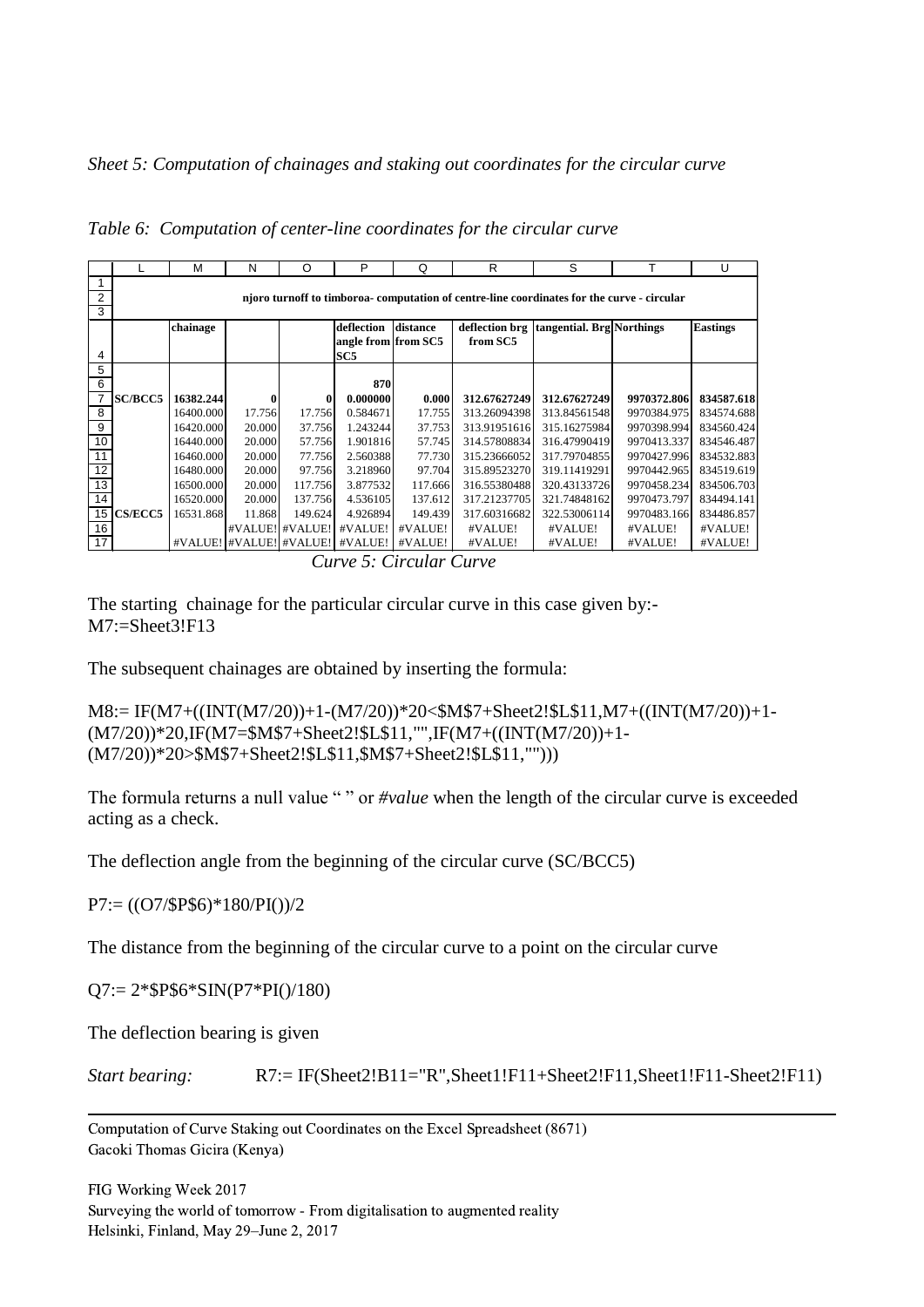*Deflection bearing:* R8:= IF(Sheet1!\$L\$11="R",\$R\$7+P8,\$R\$7-P8)

The tangential bearing is given by

*Start bearing:* S7:= IF(Sheet2!B11="R",Sheet1!F11+Sheet2!F11,Sheet1!F11-Sheet2!F11)

*Tangential bearing:* S8:= IF(Sheet1!\$L\$11="R",\$S\$7+2\*P8,\$S\$7-2\*P8)

The coordinates of TS5 are copied from sheet 3 as follows:-

| <i>Northings:</i> | $T7:=$ Sheet3!G13 |
|-------------------|-------------------|
| Eastings:         | $U7:=$ Sheet3!H13 |

Finally the coordinates of a point on the circular curve are given by

| <i>Northings:</i> | $T8 = ST$7+(Q8*COS(R8*PI))/180)$  |
|-------------------|-----------------------------------|
| <i>Eastings:</i>  | $U8 := $U$7+(Q8*SIN(R8*PI))/180)$ |

This formula is copied to cells T9:U12

*Sheet 5: Computation of chainages and staking out coordinates for the second transition curve*

The starting chainage for the particular second transition curve in this case given by:-

X7:=Sheet3!I13

*Table 7: Computation of center-line coordinates for the second transition curve*

|                | W                                                                                            | Χ                       |                 |        | AA         | AB                | AC          | <b>AD</b>       | AE            | AF                        | AG          | AH              |
|----------------|----------------------------------------------------------------------------------------------|-------------------------|-----------------|--------|------------|-------------------|-------------|-----------------|---------------|---------------------------|-------------|-----------------|
|                |                                                                                              |                         |                 |        |            |                   |             |                 |               |                           |             |                 |
| $\overline{2}$ | njoro turnoff to timboroa- computation of centre-line coordinates for the curve - transition |                         |                 |        |            |                   |             |                 |               |                           |             |                 |
| 3              |                                                                                              |                         |                 |        |            |                   |             |                 |               |                           |             |                 |
|                |                                                                                              | chainage                |                 |        | deflection | distance from phi |             | distance from   | deflection    | tangential. Brg Northings |             | <b>Eastings</b> |
|                |                                                                                              |                         |                 |        | from CT5   | CT5               |             | CS <sub>5</sub> | bearing from  |                           |             |                 |
| 4              |                                                                                              |                         |                 |        |            |                   |             |                 | CS5           |                           |             |                 |
| 5              |                                                                                              |                         |                 |        | 69600      |                   |             |                 |               |                           |             |                 |
| 6              |                                                                                              |                         |                 |        |            |                   |             |                 |               |                           |             |                 |
|                | <b>CS/ECC5</b>                                                                               | 16531.868               | 0.000           | 80     | 0.8780805  | 79.992            | 2.634288713 | 0.000           | 322.530061143 | 322.530061143             | 9970483.166 | 834486.857      |
| 8              |                                                                                              | 16540.000               | 8.132           | 71.868 | 0.7086400  | 71.863            | 2.125944670 | 8.132           | 322.788769979 | 323.038405186             | 9970489.643 | 834481.939      |
| $\overline{9}$ |                                                                                              | 16560.000               | 20,000          | 51.868 | 0.3691104  | 51.867            | 1.107334567 | 28.131          | 323.347831372 | 324.057015290             | 9970505.735 | 834470.064      |
| 10             |                                                                                              | 16580.000               | 20,000          | 31.868 | 0.1393368  | 31.868            | 0.418010552 | 48.129          | 323.797133433 | 324.746339304             | 9970522.003 | 834458.430      |
| 11             |                                                                                              | 16600.000               | 20,000          | 11.868 | 0.0193242  | 11.868            | 0.057972627 | 68.126          | 324.136676983 | 325.106377229             | 9970538.377 | 834446.945      |
|                | 12 CT5                                                                                       | 16611.868               | 11.868          | 0.000  | 0.0000000  |                   | 0.000000000 | 79.992          | 324.286269335 | 325.164349856             | 9970548.116 | 834440.163      |
| 13             |                                                                                              |                         | #VALUE! #VALUE! |        | #VALUE!    | #VALUE!           | #VALUE!     | #VALUE!         | #VALUE!       | #VALUE!                   | #VALUE!     | #VALUE!         |
| 14             |                                                                                              | #VALUE! #VALUE! #VALUE! |                 |        | #VALUE!    | #VALUE!           | #VALUE!     | #VALUE!         | #VALUE!       | #VALUE!                   | #VALUE!     | #VALUE!         |

*Curve 5: Second transition curve*

The subsequent chainages are obtained by inserting the formula:

 Computation of Curve Staking out Coordinates on the Excel Spreadsheet (8671) Gacoki Thomas Gicira (Kenya)

FIG Working Week 2017 Surveying the world of tomorrow - From digitalisation to augmented reality Helsinki, Finland, May 29–June 2, 2017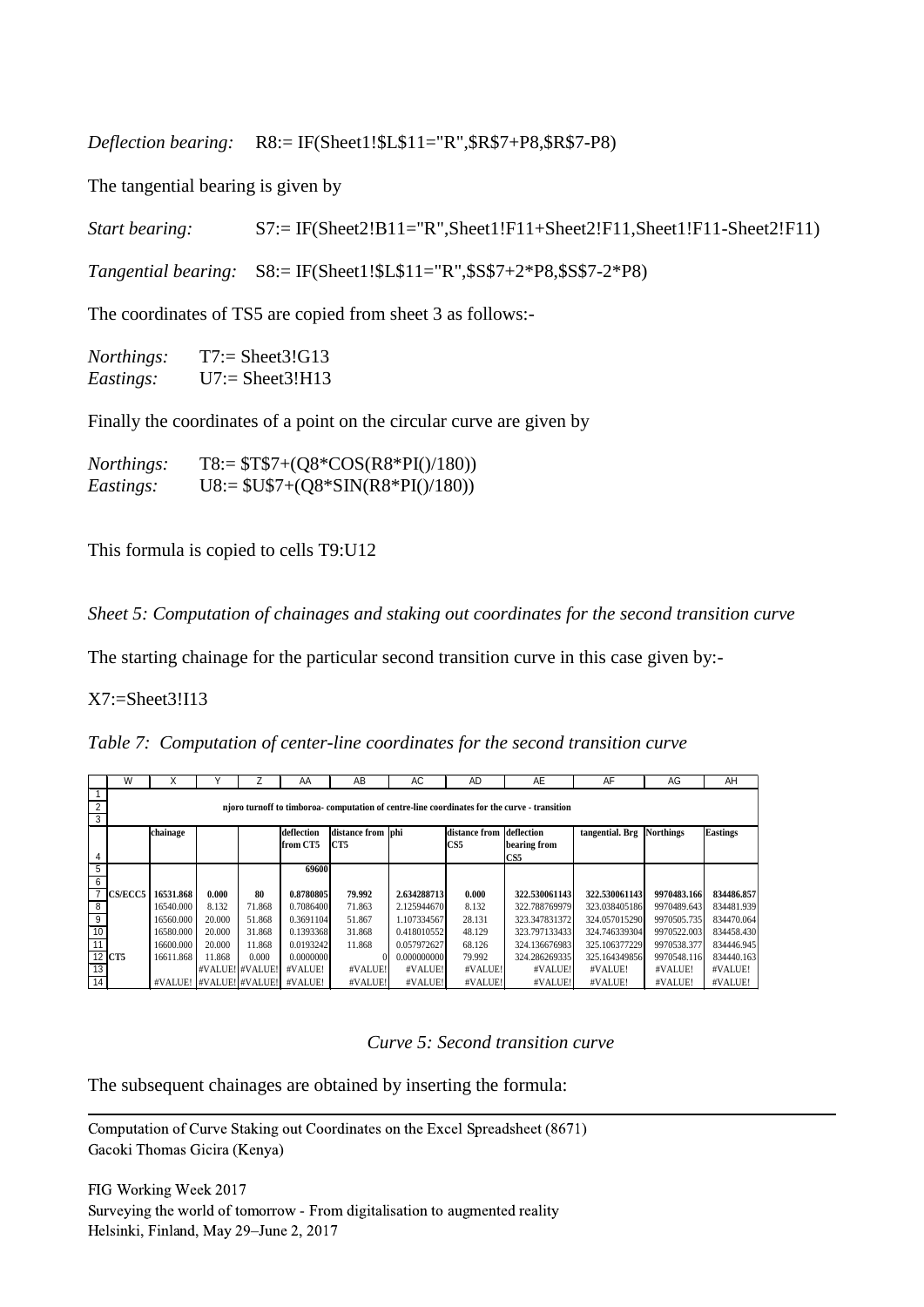$X8:= IF(X7+(INT(X7/20))+1 (X7/20)*20<\$X$7+Sheet2!$D$11,X7+((INT(X7/20))+1-$ (X7/20))\*20,IF(X7=\$X\$7+Sheet2!\$D\$11,"",IF(X7+((INT(X7/20))+1- (X7/20))\*20>\$X\$7+Sheet2!\$D\$11,\$X\$7+Sheet2!\$D\$11,"")))

The formula returns a null value "" or *#value* when the length of the second transition curve is exceeded acting as a check.

The deflection angle from CT5- end of transition curve

 $AA7:=(Z7^{2}/(6*\$AA\$5))$ - $((0.0762*(Z7^2/(6*\$AAS5))^3)+(0.0166*(Z7^2/(6*\$AAS5))^5)$ )\*180/PI()

Distance from CT5

AB7:= IF(Z7=0,"0",Z7-(Z7^5/(90\*(\$AA\$5)^2))+(Z7^9/(22680\*(\$AA\$5)^4)))

*Phi:* AC7:= (Z7^2/(2\*\$AA\$5))\*180/PI()

Distance from CS5- end of circular curve

AD7:= (\$AB\$7^2+AB7^2-2\*\$AB\$7\*AB7\*COS((\$AA\$7-AA7)\*PI()/180))^0.5

The deflection bearing is given

| Start bearing:      | $A E7:=$<br>$IF(Sheet2!B11="R", Sheet1!F11+Sheet2!F11+Sheet2!G11, Sheet1!F11-$<br>$Sheet2!F11-Sheet2!G11)$                                                                                                          |
|---------------------|---------------------------------------------------------------------------------------------------------------------------------------------------------------------------------------------------------------------|
| Deflection bearing: | $AE8$ := IF(Sheet2!\$B\$11="R",\$AE\$7+((\$AC\$7-\$AA\$7)-<br>(ACOS((AD8^2+\$AB\$7^2-AB8^2)/(2*AD8*\$AB\$7)))*180/PI()),\$AE\$7-<br>$(($AC$7-$AA$7)-(ACOS((AD8^2+$AB$7^2-$<br>$AB8^2/(2*AD8*\$AB\$7))$ * 180/PI())) |

The tangential bearing is given by

| Start bearing: | $AF7:=$                                                            |
|----------------|--------------------------------------------------------------------|
|                | $IF(Sheet2!B11="R", Sheet1!F11+Sheet2!F11+Sheet2!G11, Sheet1!F11-$ |
|                | $Sheet2!F11-Sheet2!G11)$                                           |
|                |                                                                    |

*Tangential bearing:* AF8:= IF(Sheet1!\$L\$11="R", \$AE\$7+(\$AC\$7-AC7),\$AE\$7-(\$AC\$7-AC8))

The coordinates of TS5 are copied from sheet 3 as follows:-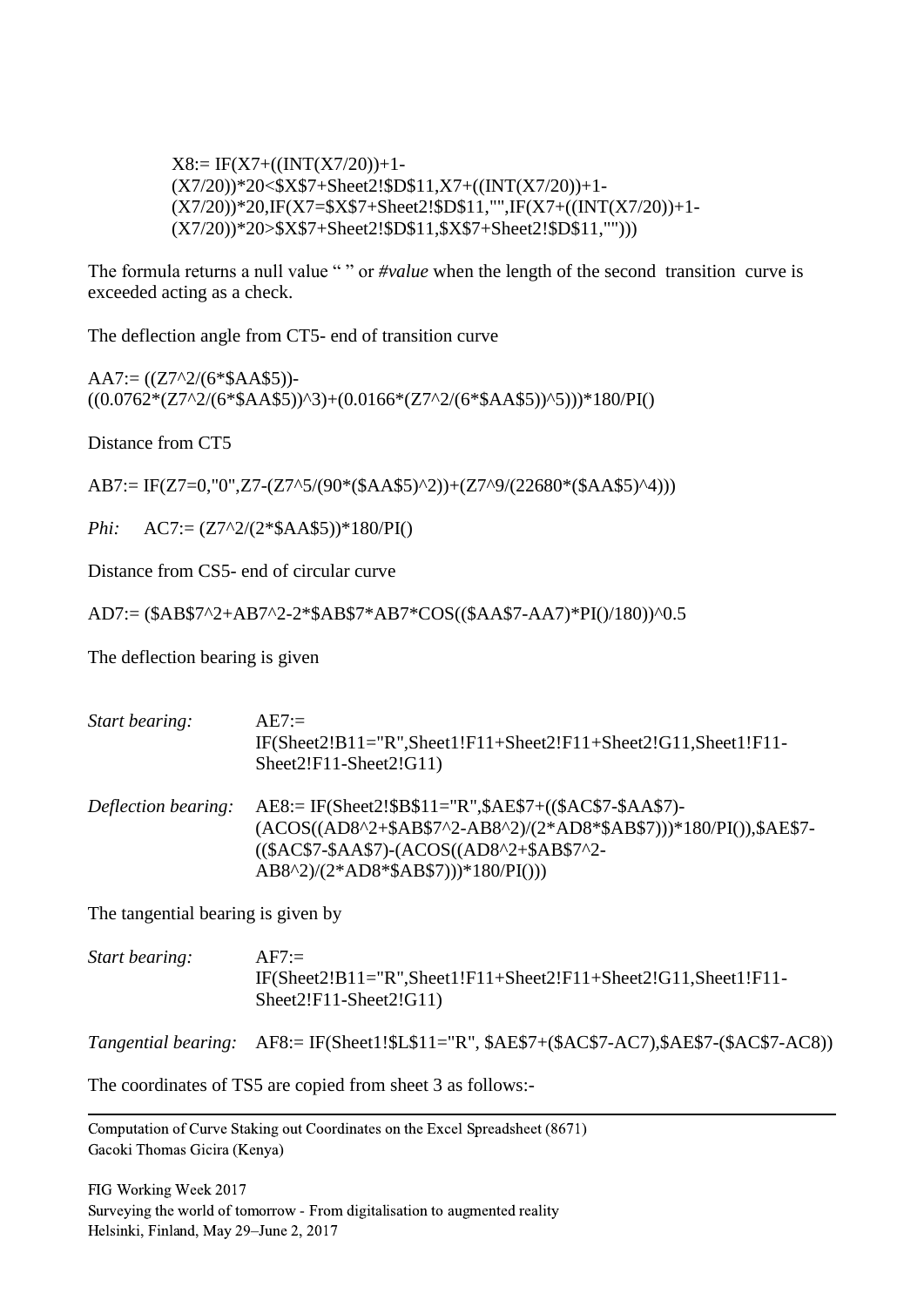| <i>Northings:</i> | $AG7 :=$ Sheet 3! J 13 |
|-------------------|------------------------|
| Eastings:         | $AH7:= Sheet3!K13$     |

Finally the coordinates of a point on the spiral are given by

| <i>Northings:</i> | $AG8 = $AG$7+AD8*COS(AE8*PI() / 180)$ |
|-------------------|---------------------------------------|
| <i>Eastings:</i>  | $AH8:= $AH$7+AD8*SIN(AE8*PI()180)$    |

#### **5. CONCLUSION**

The results obtained are the same as can be obtained from a computer program. This use of the Excel Spreadsheet can be used to illustrate the computation of curve setting out data. The final computed coordinates can be converted to text format from Excel and transferred to a GIS software (Arc GIS for example) and be used to show the road centerline. Within the GIS software buffers can be applied for the road reserve, which in turn can be used for land acquisition where this is necessary. Indeed, the same can be used to determine properties encroaching on the road reserve.

The results shown here were taken from a project which had been successfully used in the construction of a road project and the results obtained were similar to those generated from a computer program.

#### **6. APPENDIX 1**

#### **Computation of bearings between intersection points**

Given the coordinates of two intersection points (IP0,IP1) as shown on figure 1, the bearing,  $\alpha$ between the two points can be computed from the following:-

$$
\alpha = 2 \times \text{ARCHN}\left(\frac{\Delta E}{S + \Delta N}\right)
$$

Where

 $\Delta E$  is the difference in Eastings between the two points *AN* is the difference in Northings between the two points *S* is the distance between the two points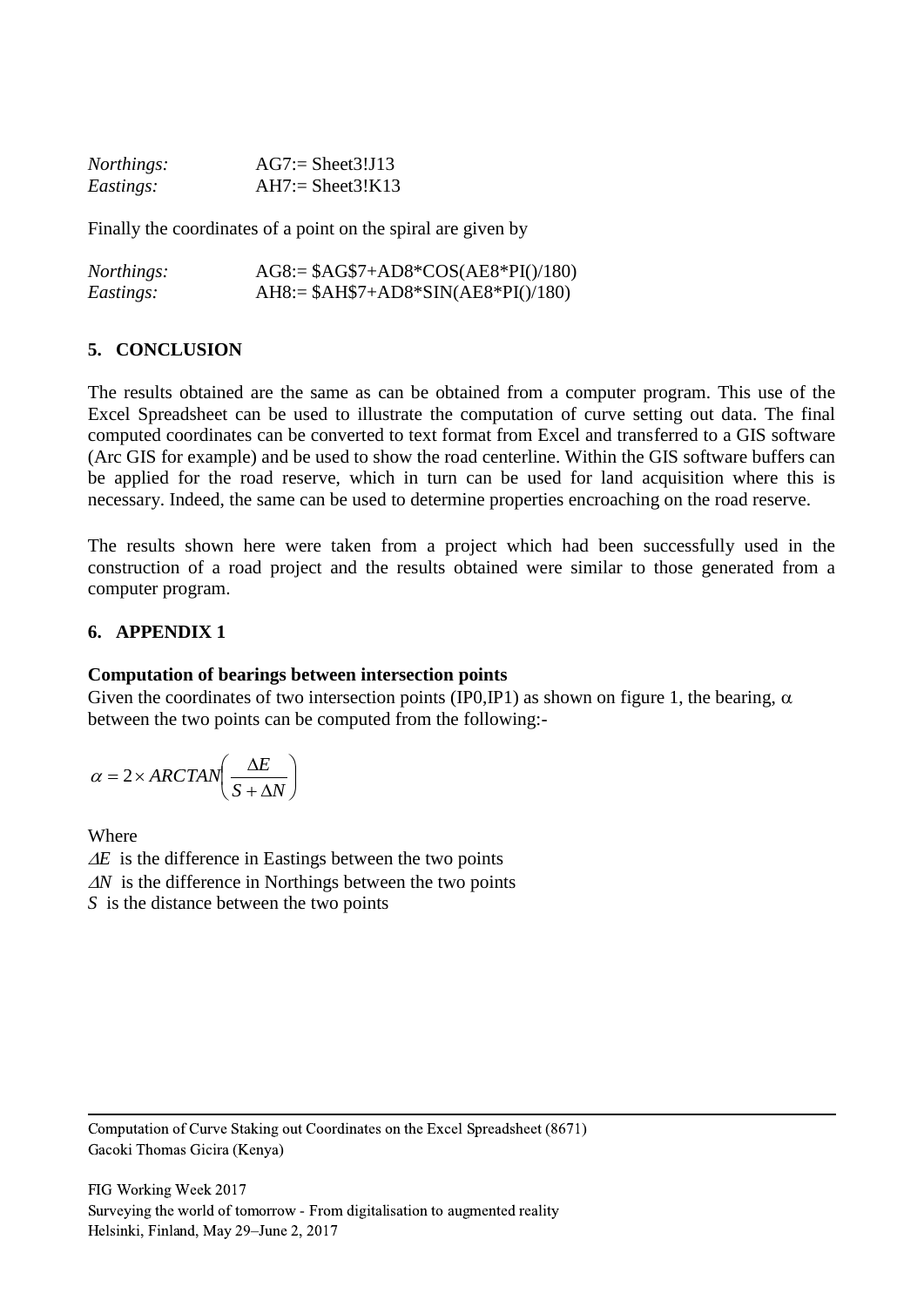This formula can be illustrated by use of half angle formulae, however, the same can be shown graphically as follows:-





The line from IP0 is prolonged to *C* by distance *S*. Thereafter *C* is then joined to IP1 as shown in figure 1 above. It can be clearly seen from figure 1 that the angle formed at *C* is  $\alpha/2$ . From figure 1,

$$
\tan\frac{\alpha}{2} = \frac{\Delta E}{S + \Delta N}
$$

$$
\frac{\alpha}{2} = ARCTAN\left(\frac{\Delta E}{S + \Delta N}\right)
$$

$$
\alpha = 2 * ARCTAN\left(\frac{\Delta E}{S + \Delta N}\right)
$$

In excel this is entered as

 $\alpha$ =ATAN2( $\Delta$ N, $\Delta$ E)

The function ATAN2 operates on  $\Delta N$  and  $\Delta E$  to give angles in radians in the range  $-\pi$  to  $\pi$ , excluding  $-\pi$ . If both  $\Delta N$  and  $\Delta E$  are zero, Excel returns the message #DIV/0 or division by zero. Positive angles are in the first and second quadrant and are correct whole circle bearings. Negative angles are in the third and fourth quadrant and  $2*\pi$  is added to convert to whole circle bearings.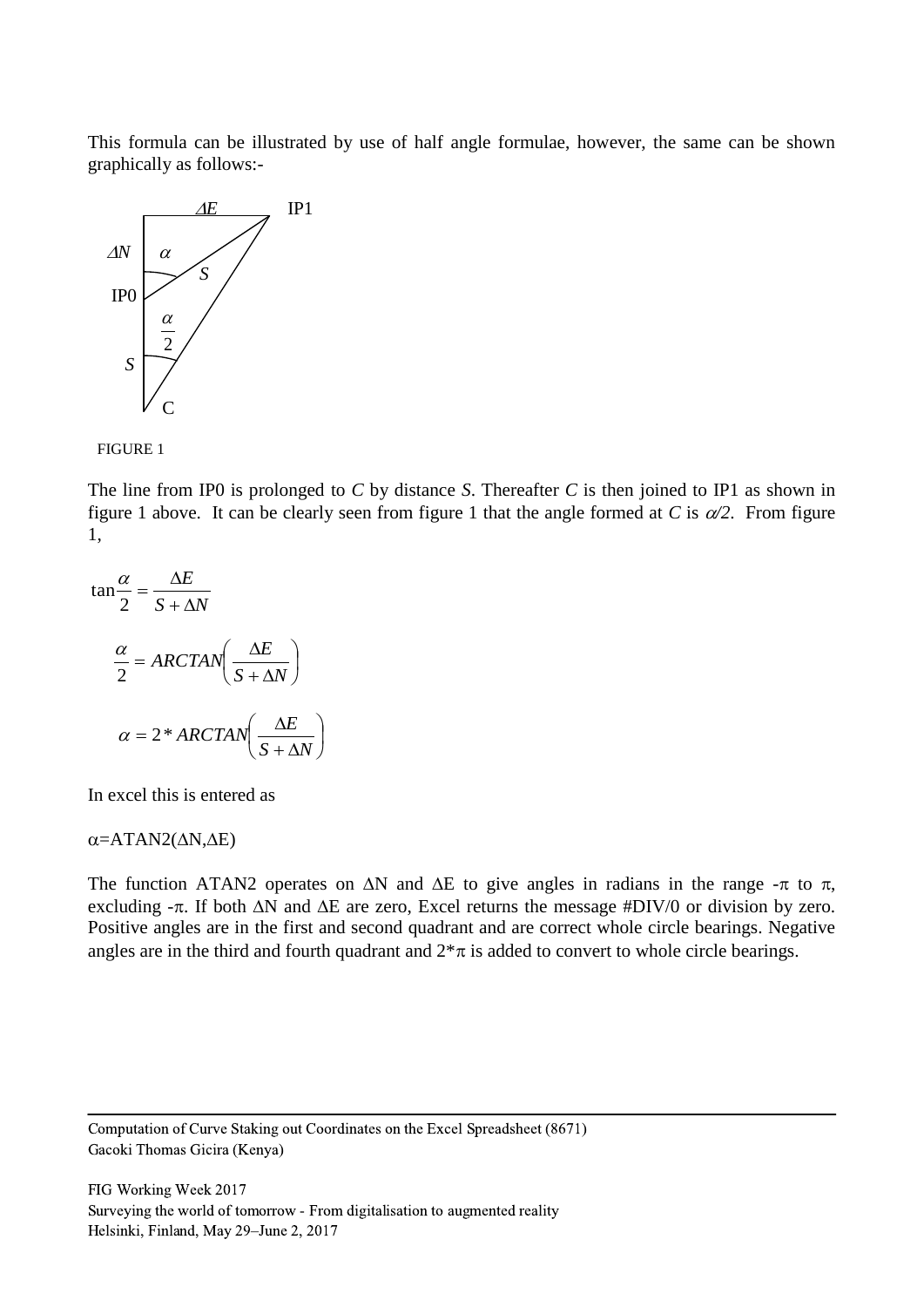#### APPENDIX 2





*Figure 2*: *Elements of Transition and Circular Curves*

Following are the key parameters that explain this geometry:-

| $Lt$      | Length of spiral from TS to SC- see table 2                                                       |
|-----------|---------------------------------------------------------------------------------------------------|
| IP        | Point of horizontal intersection point (not shown on figure 2)                                    |
| TS/TC     | Point where spiral begins (Tangent to Spiral-spiral origin)                                       |
| SC/BCC    | Point where spiral ends and circular curve starts (Beginning of circle from spiral<br>end)        |
| $\varphi$ | Spiral angle (or) deflection angle between tangent and tangential direction at end<br>of spiral   |
| CS/ECC    | End of circle to spiral                                                                           |
| <b>CT</b> | Spiral to Tangent (second spiral $-$ not shown in figure 2)                                       |
| K         | TA Abscissa of the shifted curve PC referred to TS (or tangent) distance at shifted<br>PC from TS |
| S         | Shift of circular curve- see table 2                                                              |

 Computation of Curve Staking out Coordinates on the Excel Spreadsheet (8671)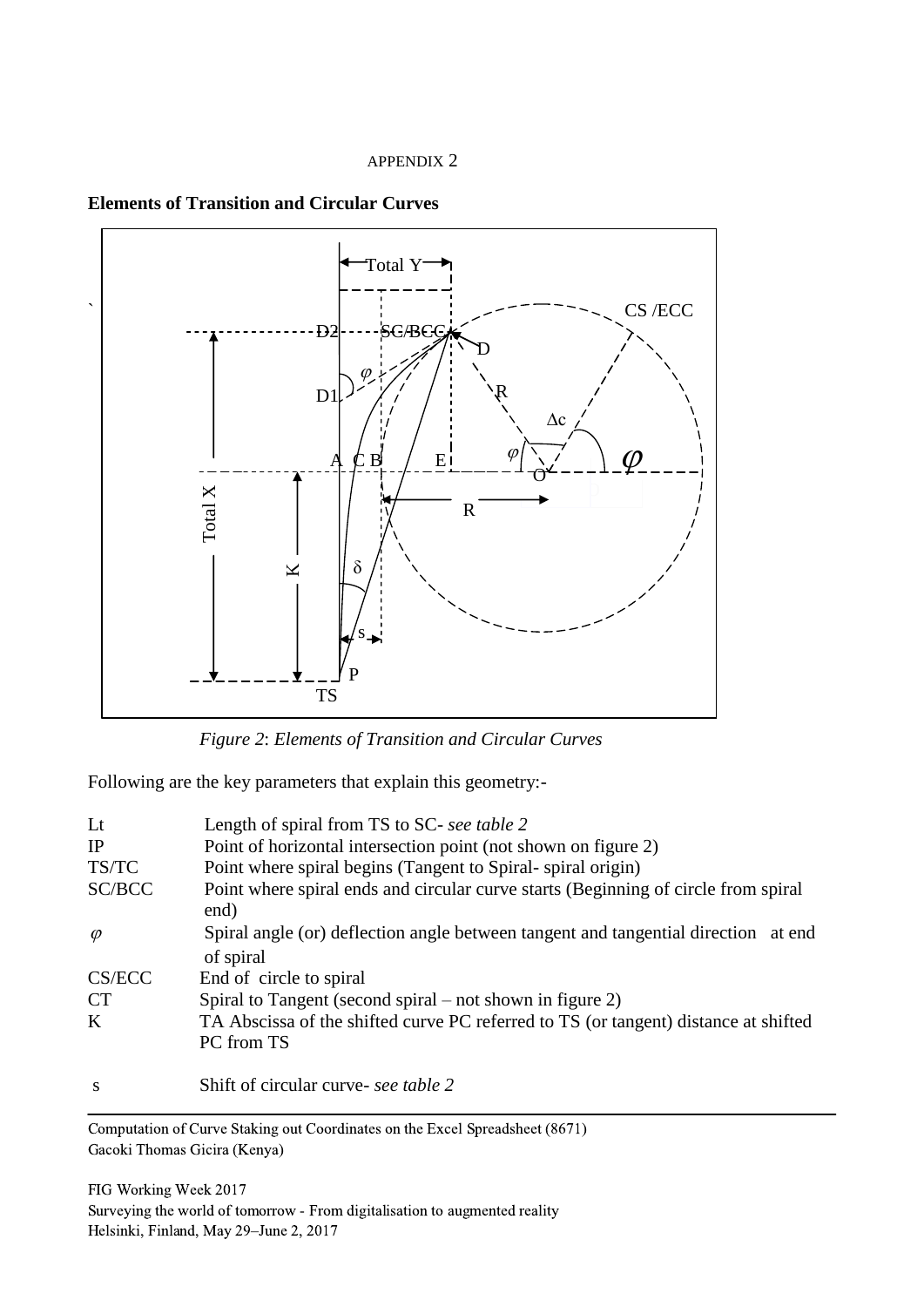| $\mathbf O$    | Center point of circular curve                                                                |
|----------------|-----------------------------------------------------------------------------------------------|
| $\Delta \rm c$ | Angle subtended by circular curve                                                             |
| $\Delta$       | Total deflection angle between the two tangents $(2 \varphi + \Delta c)$                      |
| $\mathbb{R}$   | Radius of circular curve - see table 2                                                        |
| $\delta$       | Deflection angle for the circular curve for a chord of length a is given by $\frac{a}{2R}$ in |
|                | radians                                                                                       |
| Lc             | circular curve length $2R\Delta c$ -see table 2                                               |
| Tc             | Tangent length of circular curve $R \tan \frac{\Delta c}{2}$                                  |
| T              | Total (extended) tangent length from TS to IP given by                                        |
|                | $T = (R + s) \tan \frac{\Delta}{2} + K$ - see table 2                                         |

Where  $K = TotalX - R \sin \varphi$ 

X Total X tangent distance at SC from TS

TotalX = 
$$
L - \frac{L^3}{40R^2} + \frac{L^5}{3456R^4} - \dots
$$
 as shown in [2], L is the full length of the

transition curve.- *see table 2*

Y Total Y = D2D off set distance at SC from (Tangent at) TS ... 6R 336 $R^3$  42240 $R^5$ 6 3 2  $I^4$  $=\frac{L}{1} - \frac{L}{2} + \frac{L}{1}$ *R L R L R*  $TotalY = \frac{L^2}{L} - \frac{L^4}{2(1.00 \times 10^{-5})^2} + \frac{L^6}{2(1.00 \times 10^{-5})^2} - \dots$  as shown in [2], L is the full length of transition curve.

s AB The offset of initial tangent into the PC of shifted curve (shift of the circular curve).

$$
s = AB = AE - BE = TotalY - (R - R\cos\Delta\varphi) = \frac{L^3}{24LR} - \frac{L^7}{2668(LR)^3}
$$
 as shown in [2].

 $\delta$  Deflection angle from TS for the spiral given by

$$
\frac{\varphi}{3} - \left\{ 0.0762 \left( \frac{\varphi}{3} \right)^3 + 0.0166 \left( \frac{\varphi}{5} \right)^5 + \dots \right\}
$$
 where  $\varphi = \frac{c^2}{2lR}$  as shown in [2].

 Computation of Curve Staking out Coordinates on the Excel Spreadsheet (8671) Gacoki Thomas Gicira (Kenya)